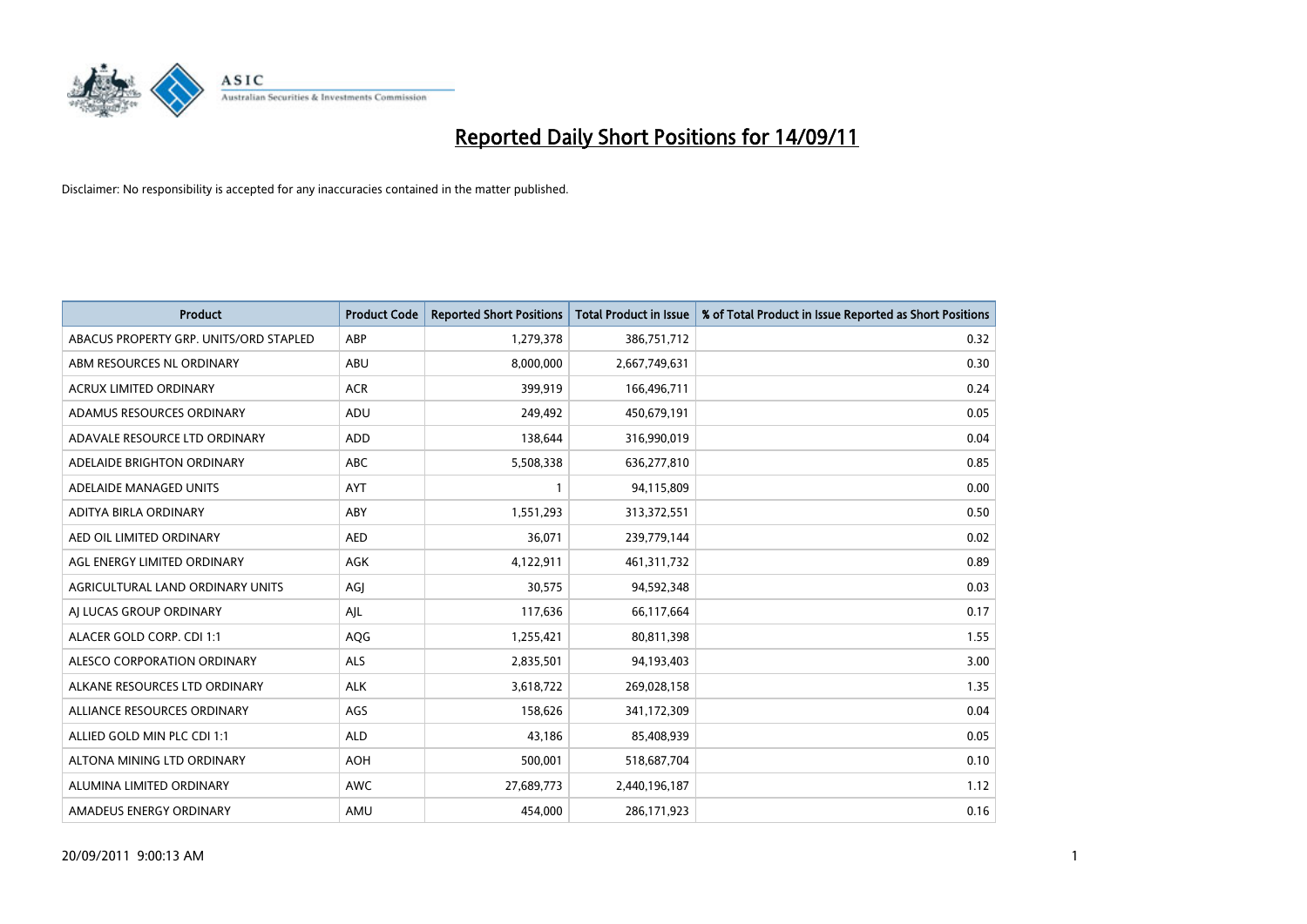

| <b>Product</b>                          | <b>Product Code</b> | <b>Reported Short Positions</b> | Total Product in Issue | % of Total Product in Issue Reported as Short Positions |
|-----------------------------------------|---------------------|---------------------------------|------------------------|---------------------------------------------------------|
| AMALGAMATED HOLDINGS ORDINARY           | <b>AHD</b>          | 1,504                           | 157,472,748            | 0.00                                                    |
| AMCOR LIMITED ORDINARY                  | AMC                 | 3,211,577                       | 1,227,572,318          | 0.25                                                    |
| AMP LIMITED ORDINARY                    | AMP                 | 32,021,264                      | 2,811,693,913          | 1.11                                                    |
| AMPELLA MINING ORDINARY                 | <b>AMX</b>          | 786,062                         | 204,985,108            | 0.39                                                    |
| ANGLOGOLD ASHANTI CDI 5:1               | AGG                 | 26,390                          | 89,207,765             | 0.03                                                    |
| ANSELL LIMITED ORDINARY                 | <b>ANN</b>          | 2,589,622                       | 133,033,772            | 1.93                                                    |
| ANZ BANKING GRP LTD ORDINARY            | ANZ                 | 10,379,745                      | 2,629,033,329          | 0.38                                                    |
| APA GROUP STAPLED SECURITIES            | <b>APA</b>          | 6,162,432                       | 634,116,029            | 0.98                                                    |
| APEX MINERALS NL ORDINARY               | <b>AXM</b>          | 885,146                         | 5,550,243,713          | 0.02                                                    |
| APN EUROPEAN RETAIL UNITS STAPLED SEC.  | <b>AEZ</b>          | 11,832                          | 544,910,660            | 0.00                                                    |
| APN NEWS & MEDIA ORDINARY               | <b>APN</b>          | 28,123,211                      | 618,568,292            | 4.57                                                    |
| AQUARIUS PLATINUM. ORDINARY             | <b>AOP</b>          | 5,052,462                       | 470,167,206            | 1.07                                                    |
| AQUILA RESOURCES ORDINARY               | <b>AQA</b>          | 6,060,129                       | 374,368,499            | 1.59                                                    |
| ARAFURA RESOURCE LTD ORDINARY           | ARU                 | 8,189,941                       | 367,980,342            | 2.21                                                    |
| ARB CORPORATION ORDINARY                | <b>ARP</b>          | 8,369                           | 72,481,302             | 0.01                                                    |
| ARDENT LEISURE GROUP STAPLED SECURITIES | AAD                 | 970,425                         | 324, 167, 221          | 0.30                                                    |
| ARISTOCRAT LEISURE ORDINARY             | <b>ALL</b>          | 22,153,734                      | 536,480,307            | 4.13                                                    |
| ASCIANO LIMITED ORDINARY                | <b>AIO</b>          | 36,055,726                      | 2,926,103,883          | 1.24                                                    |
| ASG GROUP LIMITED ORDINARY              | <b>ASZ</b>          | 300,277                         | 169,117,796            | 0.18                                                    |
| ASPEN GROUP ORD/UNITS STAPLED           | <b>APZ</b>          | 1,178,166                       | 584,985,037            | 0.19                                                    |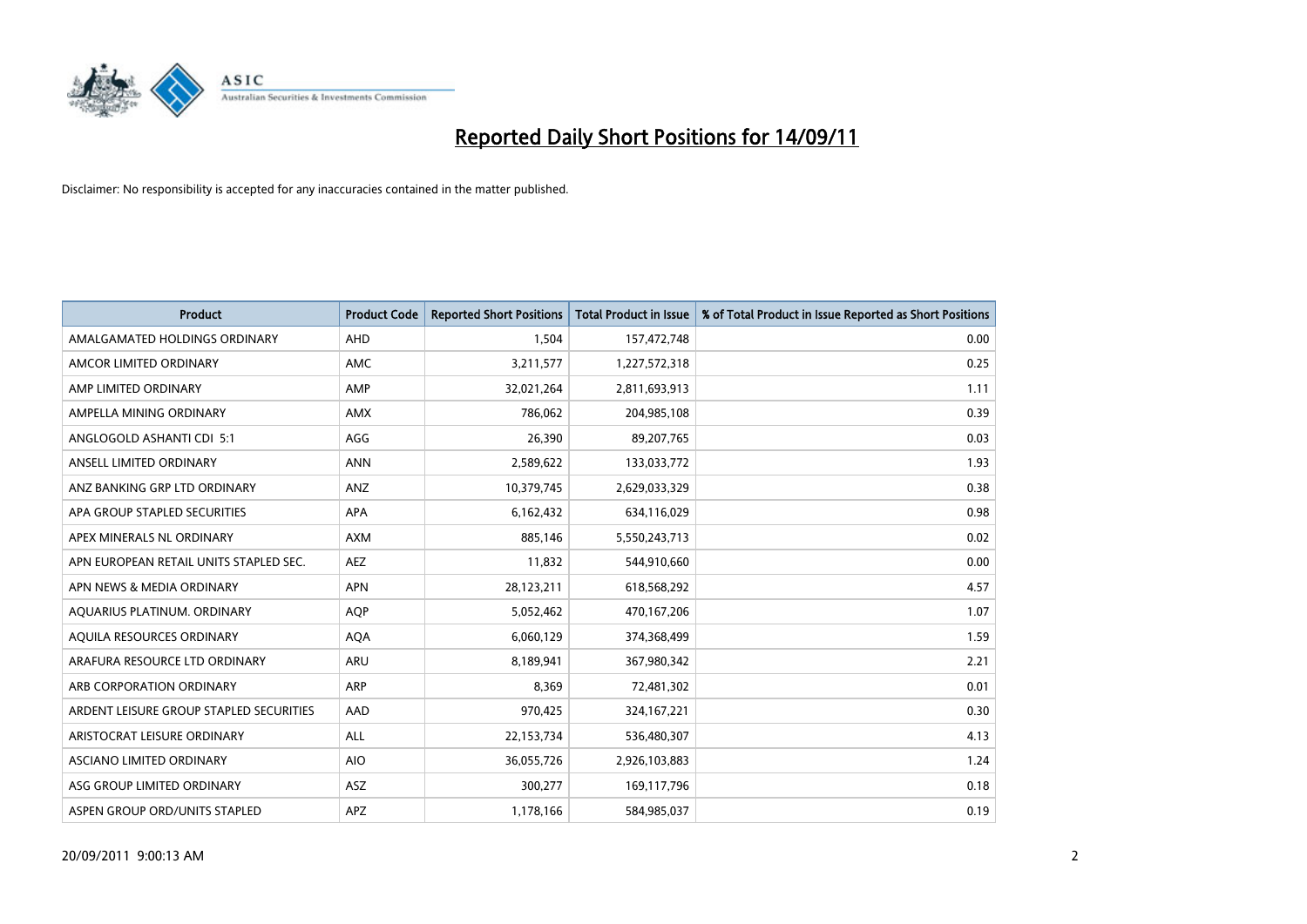

| <b>Product</b>                          | <b>Product Code</b> | <b>Reported Short Positions</b> | Total Product in Issue | % of Total Product in Issue Reported as Short Positions |
|-----------------------------------------|---------------------|---------------------------------|------------------------|---------------------------------------------------------|
| ASPIRE MINING LTD ORDINARY              | <b>AKM</b>          | 1,799,236                       | 540,594,556            | 0.33                                                    |
| <b>ASTON RES LTD ORDINARY</b>           | <b>AZT</b>          | 1,067,316                       | 204,527,604            | 0.52                                                    |
| ASTRO JAP PROP GROUP STAPLED SECURITIES | AJA                 | 28,764                          | 58,445,002             | 0.05                                                    |
| ASX LIMITED ORDINARY                    | ASX                 | 1,780,744                       | 175,136,729            | 1.02                                                    |
| ATLANTIC LIMITED ORDINARY               | ATI                 | 20,575                          | 114,244,850            | 0.02                                                    |
| ATLAS IRON LIMITED ORDINARY             | <b>AGO</b>          | 9,017,173                       | 850,906,662            | 1.06                                                    |
| <b>AURORA OIL &amp; GAS ORDINARY</b>    | <b>AUT</b>          | 7.761.934                       | 411,155,343            | 1.87                                                    |
| AUSDRILL LIMITED ORDINARY               | <b>ASL</b>          | 135,367                         | 301,685,848            | 0.03                                                    |
| AUSENCO LIMITED ORDINARY                | AAX                 | 1,468,507                       | 122,987,022            | 1.19                                                    |
| AUSGOLD LIMITED ORDINARY                | <b>AUC</b>          | 128.160                         | 84,923,812             | 0.15                                                    |
| AUSTAL LIMITED ORDINARY                 | ASB                 | 469,494                         | 188,069,638            | 0.24                                                    |
| <b>AUSTAR UNITED ORDINARY</b>           | <b>AUN</b>          | 1,448,596                       | 1,271,505,737          | 0.11                                                    |
| AUSTBROKERS HOLDINGS ORDINARY           | <b>AUB</b>          | $\overline{2}$                  | 54,658,736             | 0.00                                                    |
| AUSTIN ENGINEERING ORDINARY             | <b>ANG</b>          | 2.747                           | 72,014,403             | 0.00                                                    |
| <b>AUSTRALAND ASSETS ASSETS</b>         | <b>AAZPB</b>        | 1,168                           | 2,750,000              | 0.04                                                    |
| AUSTRALAND PROPERTY STAPLED SECURITY    | <b>ALZ</b>          | 736,899                         | 576,846,597            | 0.13                                                    |
| AUSTRALIAN AGRICULT, ORDINARY           | AAC                 | 1,211,139                       | 312,892,824            | 0.38                                                    |
| AUSTRALIAN EDUCATION UNITS              | <b>AEU</b>          | 625,000                         | 175,465,397            | 0.36                                                    |
| AUSTRALIAN INFRASTR. UNITS/ORDINARY     | <b>AIX</b>          | 4,645,555                       | 620,733,944            | 0.74                                                    |
| AUSTRALIAN MINES LTD ORDINARY           | <b>AUZ</b>          | 1.400.000                       | 636,910,317            | 0.22                                                    |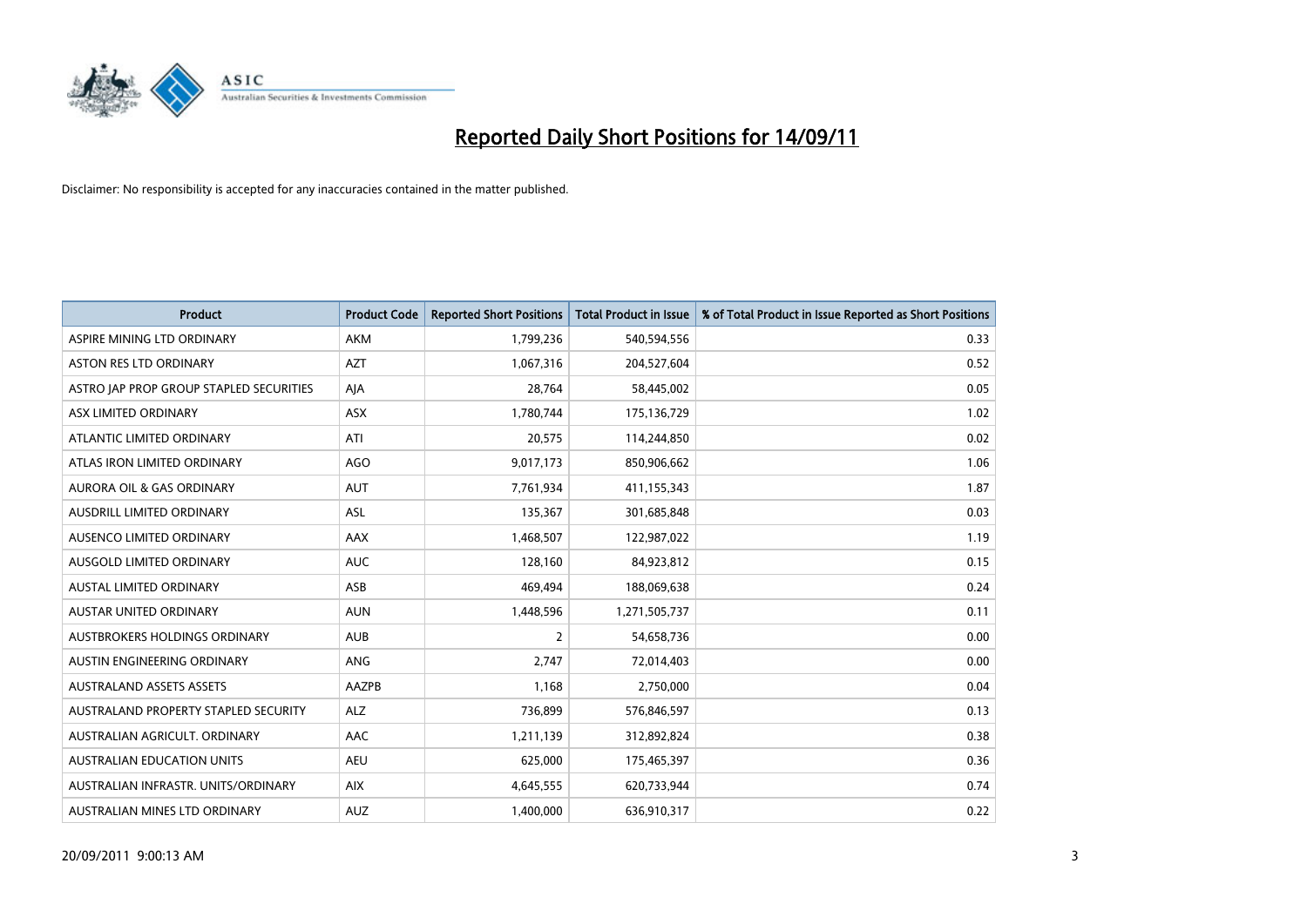

| <b>Product</b>                       | <b>Product Code</b> | <b>Reported Short Positions</b> | <b>Total Product in Issue</b> | % of Total Product in Issue Reported as Short Positions |
|--------------------------------------|---------------------|---------------------------------|-------------------------------|---------------------------------------------------------|
| AUSTRALIAN PHARM, ORDINARY           | API                 | 2,134,904                       | 488,115,883                   | 0.43                                                    |
| AUTOMOTIVE HOLDINGS ORDINARY         | <b>AHE</b>          | 26,179                          | 260,579,682                   | 0.01                                                    |
| AVANCO RESOURCES LTD ORDINARY        | <b>AVB</b>          | 1,280,527                       | 790,453,517                   | 0.16                                                    |
| AVEXA LIMITED ORDINARY               | <b>AVX</b>          | 243,657                         | 847,688,779                   | 0.03                                                    |
| AVIENNINGS LIMITED ORDINARY          | AVI                 | 520,000                         | 274,588,694                   | 0.19                                                    |
| AWE LIMITED ORDINARY                 | <b>AWE</b>          | 2,292,054                       | 521,871,941                   | 0.43                                                    |
| AZUMAH RESOURCES ORDINARY            | <b>AZM</b>          | 287,175                         | 281,650,356                   | 0.10                                                    |
| <b>BANDANNA ENERGY ORDINARY</b>      | <b>BND</b>          | 637,427                         | 526,946,930                   | 0.11                                                    |
| BANK OF QUEENSLAND. ORDINARY         | <b>BOQ</b>          | 9,536,180                       | 225,369,547                   | 4.22                                                    |
| <b>BANNERMAN RESOURCES ORDINARY</b>  | <b>BMN</b>          | 260,661                         | 234,435,934                   | 0.11                                                    |
| <b>BASE RES LIMITED ORDINARY</b>     | <b>BSE</b>          | 415,830                         | 419,332,023                   | 0.10                                                    |
| <b>BATHURST RESOURCES ORDINARY</b>   | <b>BTU</b>          | 8,784,382                       | 688,247,997                   | 1.27                                                    |
| <b>BAUXITE RESOURCE LTD ORDINARY</b> | <b>BAU</b>          | 111,797                         | 235,379,896                   | 0.05                                                    |
| <b>BC IRON LIMITED ORDINARY</b>      | <b>BCI</b>          | 263,211                         | 94,881,000                    | 0.27                                                    |
| <b>BEACH ENERGY LIMITED ORDINARY</b> | <b>BPT</b>          | 1,853,842                       | 1,103,127,711                 | 0.16                                                    |
| BEADELL RESOURCE LTD ORDINARY        | <b>BDR</b>          | 615,505                         | 657,906,946                   | 0.10                                                    |
| BENDIGO AND ADELAIDE ORDINARY        | <b>BEN</b>          | 6,795,167                       | 360,412,014                   | 1.86                                                    |
| BERKELEY RESOURCES ORDINARY          | <b>BKY</b>          | 887,978                         | 174,298,273                   | 0.50                                                    |
| BETASHARES ASX RES ETF UNITS         | <b>ORE</b>          | 118,220                         | 4,519,665                     | 2.62                                                    |
| BETASHARES US DOLLAR ETF UNITS       | <b>USD</b>          | 59,800                          | 4,575,000                     | 1.31                                                    |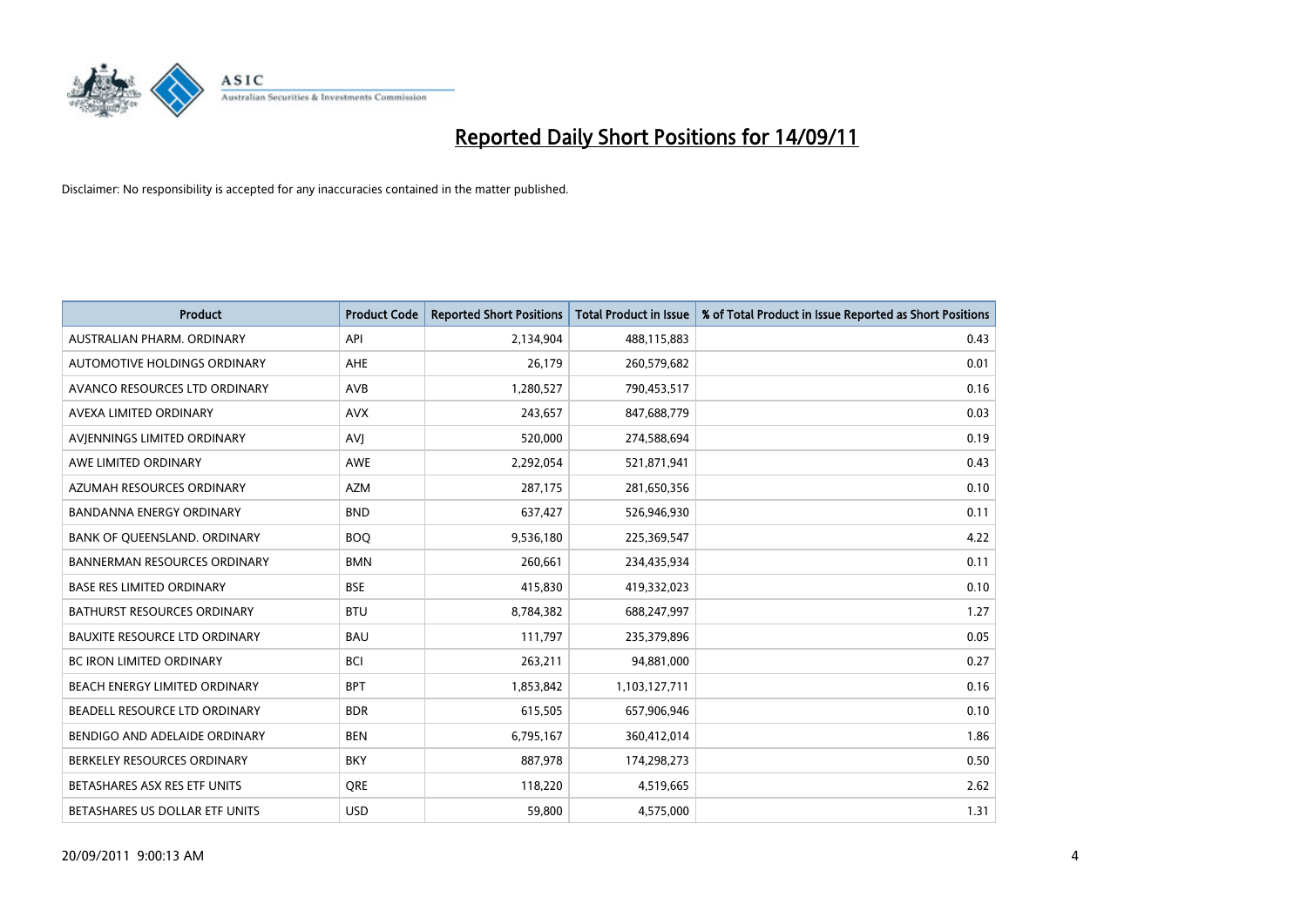

| <b>Product</b>                       | <b>Product Code</b> | <b>Reported Short Positions</b> | <b>Total Product in Issue</b> | % of Total Product in Issue Reported as Short Positions |
|--------------------------------------|---------------------|---------------------------------|-------------------------------|---------------------------------------------------------|
| <b>BHP BILLITON LIMITED ORDINARY</b> | <b>BHP</b>          | 42,062,607                      | 3,211,496,105                 | 1.26                                                    |
| <b>BILLABONG ORDINARY</b>            | <b>BBG</b>          | 19,950,989                      | 254,037,587                   | 7.85                                                    |
| <b>BIOTA HOLDINGS ORDINARY</b>       | <b>BTA</b>          | 1,994,736                       | 181,703,711                   | 1.08                                                    |
| <b>BISALLOY STEEL ORDINARY</b>       | <b>BIS</b>          | 84,480                          | 216,455,965                   | 0.04                                                    |
| BKI INVESTMENT LTD ORDINARY          | <b>BKI</b>          | 508                             | 425,549,573                   | 0.00                                                    |
| <b>BLACKTHORN RESOURCES ORDINARY</b> | <b>BTR</b>          | 35,848                          | 122,918,000                   | 0.03                                                    |
| <b>BLUESCOPE STEEL LTD ORDINARY</b>  | <b>BSL</b>          | 75,676,897                      | 1,842,207,385                 | 4.12                                                    |
| <b>BOART LONGYEAR ORDINARY</b>       | <b>BLY</b>          | 8,816,444                       | 461,163,412                   | 1.92                                                    |
| <b>BOOM LOGISTICS ORDINARY</b>       | <b>BOL</b>          | 337,999                         | 465,011,147                   | 0.07                                                    |
| BORAL LIMITED, ORDINARY              | <b>BLD</b>          | 42,618,378                      | 729,925,990                   | 5.83                                                    |
| BOTSWANA METALS LTD ORDINARY         | <b>BML</b>          | 7,000                           | 143,717,013                   | 0.00                                                    |
| <b>BOW ENERGY LIMITED ORDINARY</b>   | <b>BOW</b>          | 3,657,784                       | 351,683,973                   | 1.04                                                    |
| <b>BRADKEN LIMITED ORDINARY</b>      | <b>BKN</b>          | 2,504,409                       | 161,849,910                   | 1.55                                                    |
| <b>BRAMBLES LIMITED ORDINARY</b>     | <b>BXB</b>          | 16,057,698                      | 1,480,186,939                 | 1.06                                                    |
| <b>BRAZIRON LIMITED ORDINARY</b>     | <b>BZL</b>          | 50.000                          | 139,334,718                   | 0.04                                                    |
| BREVILLE GROUP LTD ORDINARY          | <b>BRG</b>          | 3,150                           | 130,095,322                   | 0.00                                                    |
| <b>BRICKWORKS LIMITED ORDINARY</b>   | <b>BKW</b>          | 67,514                          | 147,567,333                   | 0.05                                                    |
| <b>BROCKMAN RESOURCES ORDINARY</b>   | <b>BRM</b>          | 62,862                          | 144,803,151                   | 0.04                                                    |
| BT INVESTMENT MNGMNT ORDINARY        | <b>BTT</b>          | 1,421,050                       | 160,000,000                   | 0.89                                                    |
| <b>BURU ENERGY ORDINARY</b>          | <b>BRU</b>          | 4.233.251                       | 210,240,549                   | 2.01                                                    |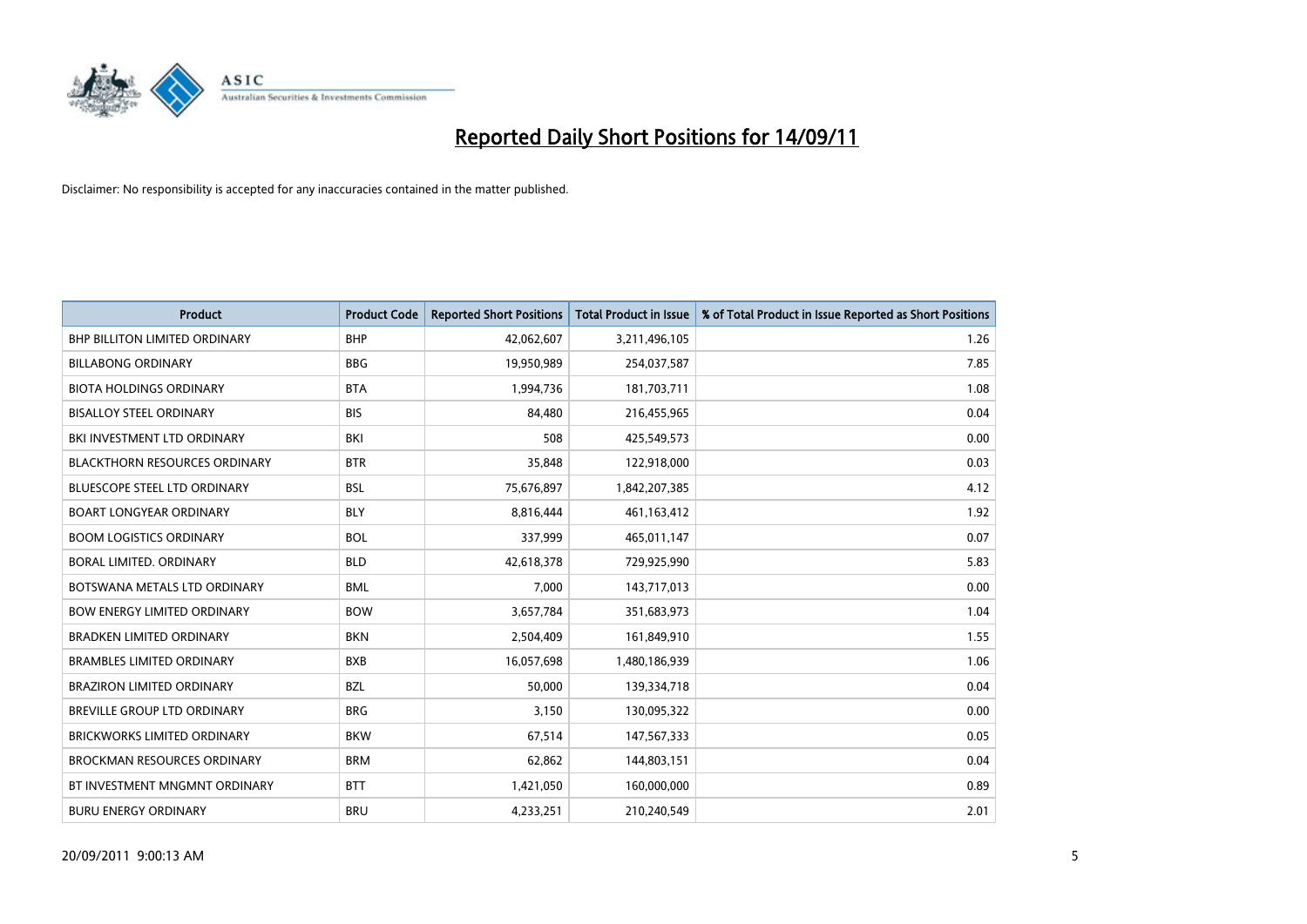

| <b>Product</b>                                | <b>Product Code</b> | <b>Reported Short Positions</b> | Total Product in Issue | % of Total Product in Issue Reported as Short Positions |
|-----------------------------------------------|---------------------|---------------------------------|------------------------|---------------------------------------------------------|
| <b>BWP TRUST ORDINARY UNITS</b>               | <b>BWP</b>          | 431,834                         | 520,012,793            | 0.07                                                    |
| CABCHARGE AUSTRALIA ORDINARY                  | CAB                 | 715,322                         | 120,437,014            | 0.58                                                    |
| CALTEX AUSTRALIA ORDINARY                     | <b>CTX</b>          | 8,631,321                       | 270,000,000            | 3.18                                                    |
| CAMPBELL BROTHERS ORDINARY                    | <b>CPB</b>          | 110,851                         | 67,503,411             | 0.15                                                    |
| CAPE LAMBERT RES LTD ORDINARY                 | <b>CFE</b>          | 1,100,323                       | 631,399,603            | 0.18                                                    |
| CARABELLA RES LTD ORDINARY                    | <b>CLR</b>          | 180,372                         | 96,548,204             | 0.19                                                    |
| <b>CARBON ENERGY ORDINARY</b>                 | <b>CNX</b>          | 1,161,040                       | 698,517,858            | 0.15                                                    |
| CARDNO LIMITED ORDINARY                       | <b>CDD</b>          | 6,363                           | 109,780,032            | 0.01                                                    |
| CARNARVON PETROLEUM ORDINARY                  | <b>CVN</b>          | 2,581,868                       | 690,320,634            | 0.37                                                    |
| CARNEGIE WAVE ENERGY ORDINARY                 | <b>CWE</b>          | 83,000                          | 899,087,627            | 0.01                                                    |
| CARPATHIAN RESOURCES ORDINARY                 | <b>CPN</b>          | 75,000                          | 265,533,501            | 0.03                                                    |
| CARPENTARIA EXP. LTD ORDINARY                 | CAP                 | 9.777                           | 98,741,301             | 0.01                                                    |
| CARSALES.COM LTD ORDINARY                     | <b>CRZ</b>          | 13,202,497                      | 233,879,722            | 5.63                                                    |
| <b>CASH CONVERTERS ORDINARY</b>               | CCV                 | 215,654                         | 379,761,025            | 0.05                                                    |
| <b>CASPIAN OIL &amp; GAS ORDINARY</b>         | <b>CIG</b>          | 50,000                          | 1,331,500,513          | 0.00                                                    |
| CATALPA RESOURCES ORDINARY                    | CAH                 | 283,685                         | 178,299,049            | 0.17                                                    |
| <b>CELLNET GROUP ORDINARY</b>                 | <b>CLT</b>          | 1,342                           | 61,232,953             | 0.00                                                    |
| CENTRAL PETROLEUM ORDINARY                    | <b>CTP</b>          | 11,455                          | 982,304,842            | 0.00                                                    |
| <b>CENTRO PROPERTIES UNITS/ORD STAPLED</b>    | <b>CNP</b>          | 147,671                         | 972,414,514            | 0.01                                                    |
| <b>CENTRO RETAIL GROUP STAPLED SECURITIES</b> | <b>CER</b>          | 644.821                         | 2,286,399,424          | 0.02                                                    |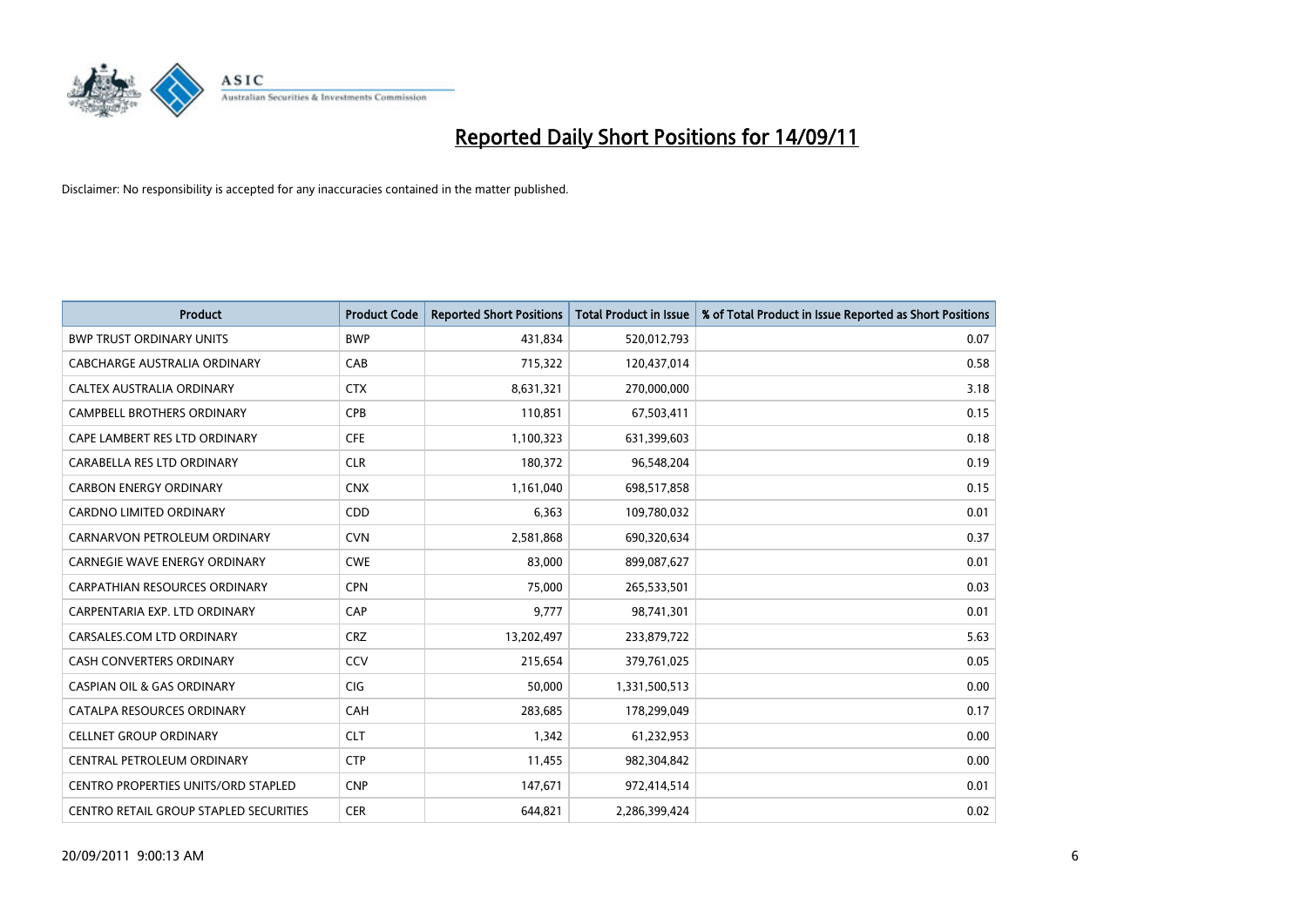

| <b>Product</b>                           | <b>Product Code</b> | <b>Reported Short Positions</b> | Total Product in Issue | % of Total Product in Issue Reported as Short Positions |
|------------------------------------------|---------------------|---------------------------------|------------------------|---------------------------------------------------------|
| <b>CERAMIC FUEL CELLS ORDINARY</b>       | <b>CFU</b>          | 641,642                         | 1,201,353,566          | 0.05                                                    |
| <b>CERRO RESOURCES NL ORDINARY</b>       | <b>CIO</b>          | 12,172                          | 748,268,606            | 0.00                                                    |
| <b>CFS RETAIL PROPERTY UNITS</b>         | <b>CFX</b>          | 60,836,025                      | 2,839,591,911          | 2.12                                                    |
| CGA MINING LIMITED ORDINARY              | <b>CGX</b>          | 37,049                          | 333,475,726            | 0.01                                                    |
| CHALLENGER DIV.PRO. STAPLED UNITS        | CDI                 | 449.755                         | 898,159,765            | 0.05                                                    |
| <b>CHALLENGER INFRAST. STAPLED UNITS</b> | <b>CIF</b>          | 26,760                          | 316,223,785            | 0.01                                                    |
| <b>CHALLENGER LIMITED ORDINARY</b>       | <b>CGF</b>          | 10.209.447                      | 492.807.490            | 2.06                                                    |
| <b>CHANDLER MACLEOD LTD ORDINARY</b>     | <b>CMG</b>          | 11,970                          | 466,466,720            | 0.00                                                    |
| CHARTER HALL GROUP STAPLED US PROHIBIT.  | <b>CHC</b>          | 953,859                         | 308,040,283            | 0.30                                                    |
| <b>CHARTER HALL OFFICE UNIT</b>          | COO                 | 6,178,174                       | 493,319,730            | 1.25                                                    |
| <b>CHARTER HALL RETAIL UNITS</b>         | <b>COR</b>          | 1,400,220                       | 302,162,079            | 0.45                                                    |
| CITIGOLD CORP LTD ORDINARY               | <b>CTO</b>          | 2,059,217                       | 1,105,078,301          | 0.18                                                    |
| CLINUVEL PHARMACEUT, ORDINARY            | CUV                 | 4.127                           | 30,381,706             | 0.01                                                    |
| <b>CLOUGH LIMITED ORDINARY</b>           | <b>CLO</b>          | 98.565                          | 769,801,269            | 0.01                                                    |
| CMA CORPORATION LTD DEFERRED SETTLEMENT  | <b>CMVDA</b>        | 10,000                          | 217,866,108            | 0.00                                                    |
| <b>CO2 GROUP LIMITED ORDINARY</b>        | COZ                 | 400.000                         | 280,309,888            | 0.14                                                    |
| <b>COAL &amp; ALLIED ORDINARY</b>        | <b>CNA</b>          | 2,473                           | 86,584,735             | 0.00                                                    |
| COAL OF AFRICA LTD ORDINARY              | <b>CZA</b>          | 560,123                         | 531,639,661            | 0.11                                                    |
| <b>COALSPUR MINES LTD ORDINARY</b>       | <b>CPL</b>          | 933,095                         | 579,768,744            | 0.16                                                    |
| <b>COBAR CONSOLIDATED ORDINARY</b>       | CCU                 | 48.661                          | 175,313,488            | 0.03                                                    |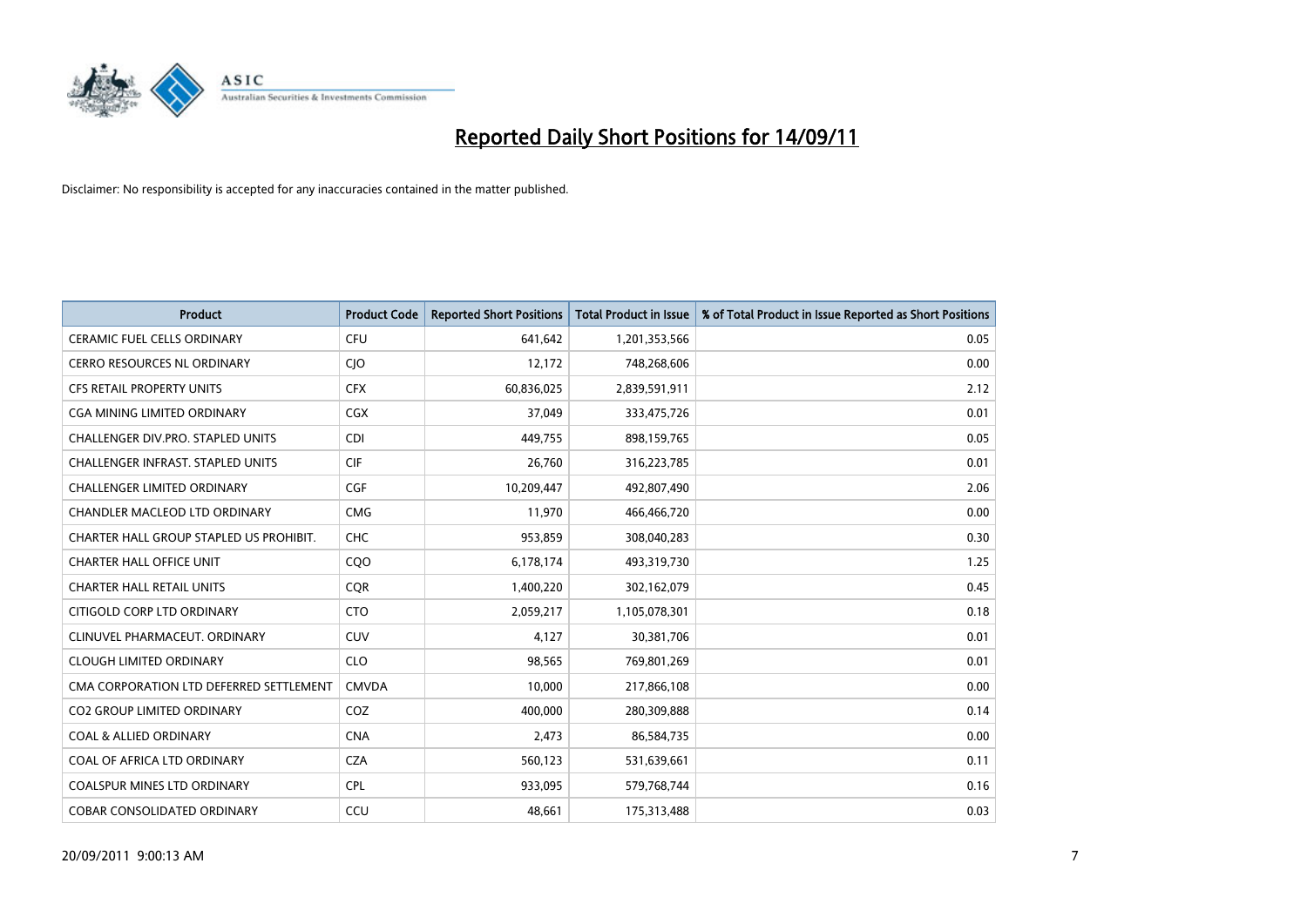

| <b>Product</b>                          | <b>Product Code</b> | <b>Reported Short Positions</b> | Total Product in Issue | % of Total Product in Issue Reported as Short Positions |
|-----------------------------------------|---------------------|---------------------------------|------------------------|---------------------------------------------------------|
| COCA-COLA AMATIL ORDINARY               | <b>CCL</b>          | 5,524,024                       | 758,281,096            | 0.72                                                    |
| COCHLEAR LIMITED ORDINARY               | <b>COH</b>          | 2,065,262                       | 56,877,410             | 3.62                                                    |
| <b>COCKATOO COAL ORDINARY</b>           | <b>COK</b>          | 5,775,504                       | 1,016,196,908          | 0.56                                                    |
| <b>COFFEY INTERNATIONAL ORDINARY</b>    | <b>COF</b>          | 63,498                          | 134,066,081            | 0.05                                                    |
| <b>COKAL LTD ORDINARY</b>               | <b>CKA</b>          | 789,039                         | 130,100,735            | 0.60                                                    |
| COMMONWEALTH BANK, ORDINARY             | <b>CBA</b>          | 32,654,960                      | 1,558,713,344          | 2.06                                                    |
| <b>COMMONWEALTH PROP ORDINARY UNITS</b> | <b>CPA</b>          | 39,942,762                      | 2,458,123,552          | 1.62                                                    |
| <b>COMPASS RESOURCES ORDINARY</b>       | <b>CMR</b>          | 160,952                         | 147,402,920            | 0.11                                                    |
| COMPUTERSHARE LTD ORDINARY              | <b>CPU</b>          | 6,285,392                       | 555,664,059            | 1.12                                                    |
| <b>CONNECTEAST GROUP STAPLED</b>        | <b>CEU</b>          | 10,760,981                      | 3,940,145,951          | 0.27                                                    |
| CONQUEST MINING ORDINARY                | CQT                 | 260,146                         | 583,241,478            | 0.03                                                    |
| CONSOLIDATED MEDIA, ORDINARY            | <b>CMI</b>          | 1,218,814                       | 561,834,996            | 0.22                                                    |
| <b>CONTANGO MICROCAP ORDINARY</b>       | <b>CTN</b>          | 7,500                           | 146,423,793            | 0.01                                                    |
| <b>COOPER ENERGY LTD ORDINARY</b>       | COE                 | 89,539                          | 292,576,001            | 0.03                                                    |
| <b>COPPER STRIKE LTD ORDINARY</b>       | <b>CSE</b>          | 714                             | 129,455,571            | 0.00                                                    |
| <b>CORDLIFE LIMITED ORDINARY</b>        | CBB                 |                                 | 150,887,354            | 0.00                                                    |
| <b>COUNT FINANCIAL ORDINARY</b>         | COU                 | 428,808                         | 262,282,684            | 0.16                                                    |
| <b>CREDIT CORP GROUP ORDINARY</b>       | <b>CCP</b>          | 2,100                           | 45,210,752             | 0.00                                                    |
| <b>CROMWELL PROP STAPLED SECURITIES</b> | <b>CMW</b>          | 98,570                          | 966,845,859            | 0.01                                                    |
| <b>CROWN LIMITED ORDINARY</b>           | <b>CWN</b>          | 1,424,779                       | 754,131,800            | 0.17                                                    |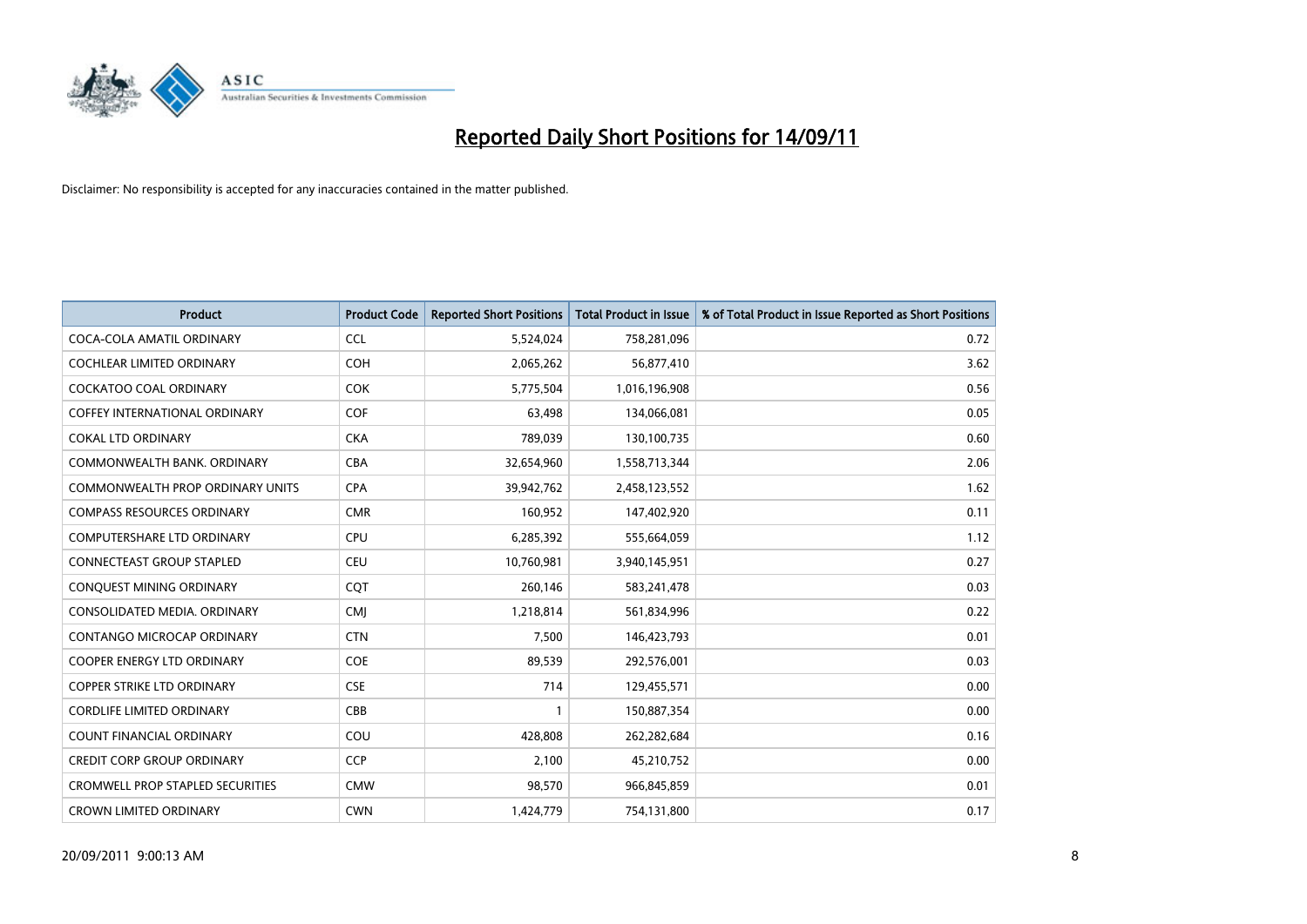

| <b>Product</b>                      | <b>Product Code</b> | <b>Reported Short Positions</b> | Total Product in Issue | % of Total Product in Issue Reported as Short Positions |
|-------------------------------------|---------------------|---------------------------------|------------------------|---------------------------------------------------------|
| <b>CSG LIMITED ORDINARY</b>         | CSV                 | 812,486                         | 282,567,499            | 0.28                                                    |
| <b>CSL LIMITED ORDINARY</b>         | <b>CSL</b>          | 7,117,502                       | 527,976,541            | 1.33                                                    |
| <b>CSR LIMITED ORDINARY</b>         | <b>CSR</b>          | 23,257,439                      | 506,000,315            | 4.57                                                    |
| <b>CUDECO LIMITED ORDINARY</b>      | CDU                 | 1,727,968                       | 138,649,865            | 1.24                                                    |
| <b>CUE ENERGY RESOURCE ORDINARY</b> | <b>CUE</b>          | 91,971                          | 695,153,053            | 0.01                                                    |
| <b>CUSTOMERS LIMITED ORDINARY</b>   | <b>CUS</b>          | 226,375                         | 134,869,357            | 0.16                                                    |
| DART ENERGY LTD ORDINARY            | <b>DTE</b>          | 5,843,917                       | 720,875,002            | 0.80                                                    |
| DAVID JONES LIMITED ORDINARY        | <b>DJS</b>          | 49,559,438                      | 520,751,395            | 9.52                                                    |
| DECMIL GROUP LIMITED ORDINARY       | <b>DCG</b>          | 138,737                         | 124,269,568            | 0.11                                                    |
| DEEP YELLOW LIMITED ORDINARY        | <b>DYL</b>          | 15,876                          | 1,128,506,403          | 0.00                                                    |
| DEVINE LIMITED ORDINARY             | <b>DVN</b>          | 1,800                           | 634,918,223            | 0.00                                                    |
| DEXUS PROPERTY GROUP STAPLED UNITS  | <b>DXS</b>          | 6,690,278                       | 4,839,024,176          | 0.12                                                    |
| DISCOVERY METALS LTD ORDINARY       | <b>DML</b>          | 6,574,489                       | 439,128,231            | 1.48                                                    |
| DOMINO PIZZA ENTERPR ORDINARY       | <b>DMP</b>          | 239,787                         | 69,024,674             | 0.35                                                    |
| DOWNER EDI LIMITED ORDINARY         | <b>DOW</b>          | 7,022,507                       | 429,100,296            | 1.60                                                    |
| DRILLSEARCH ENERGY ORDINARY         | <b>DLS</b>          | 9.120                           | 305,176,742            | 0.00                                                    |
| DUET GROUP STAPLED US PROHIBIT.     | <b>DUE</b>          | 4,599,539                       | 1,091,628,341          | 0.43                                                    |
| DULUXGROUP LIMITED ORDINARY         | <b>DLX</b>          | 11,188,337                      | 367,456,259            | 3.03                                                    |
| <b>EASTERN STAR GAS ORDINARY</b>    | ESG                 | 30,976,032                      | 992,317,041            | 3.11                                                    |
| ECHO ENTERTAINMENT ORDINARY         | EGP                 | 1,320,247                       | 688,019,737            | 0.19                                                    |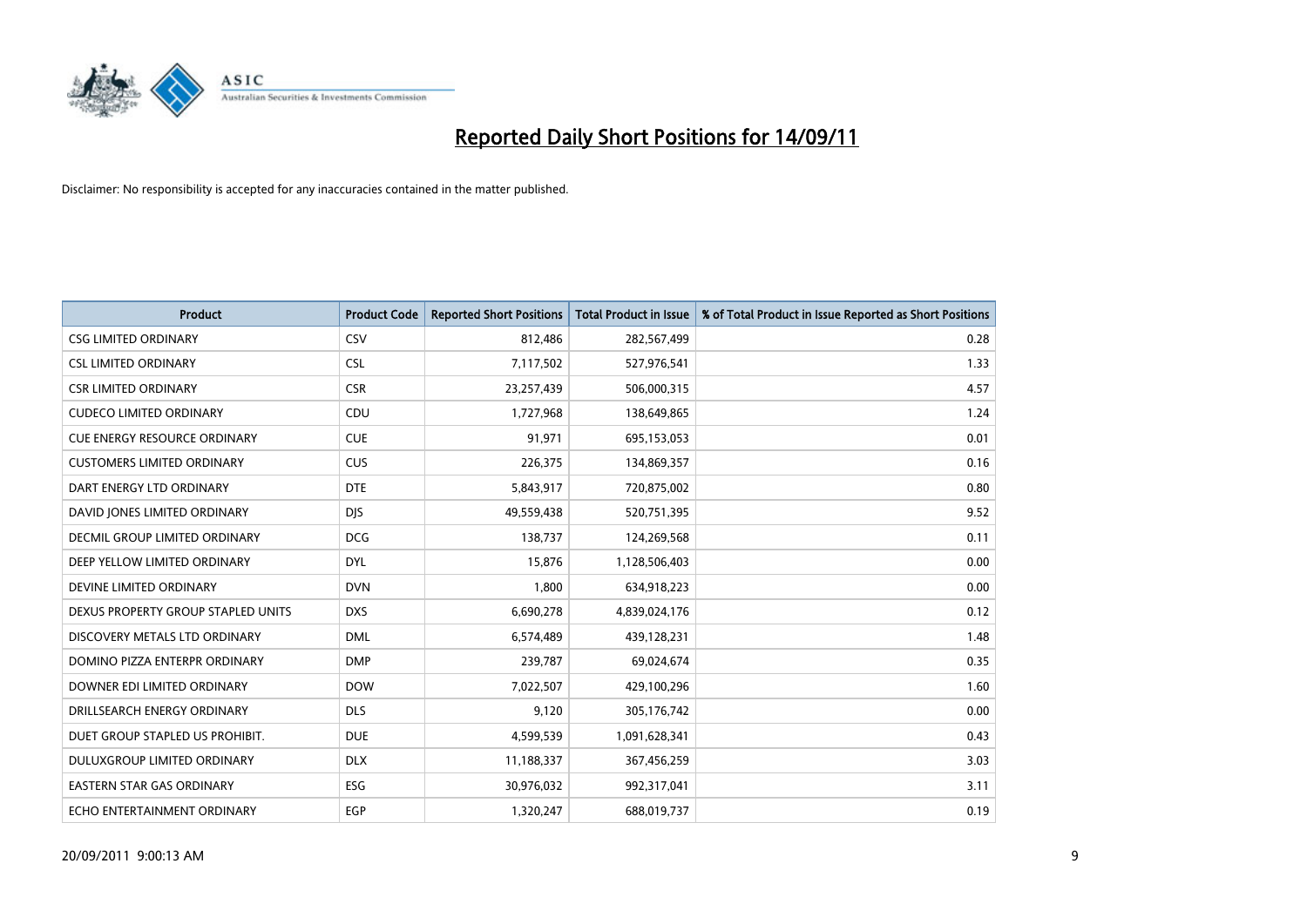

| <b>Product</b>                        | <b>Product Code</b> | <b>Reported Short Positions</b> | Total Product in Issue | % of Total Product in Issue Reported as Short Positions |
|---------------------------------------|---------------------|---------------------------------|------------------------|---------------------------------------------------------|
| <b>ELDERS LIMITED ORDINARY</b>        | <b>ELD</b>          | 17,710,033                      | 448,598,480            | 3.93                                                    |
| ELDORADO GOLD CORP CDI 1:1            | EAU                 | 14,837                          | 11,658,431             | 0.13                                                    |
| ELEMENTAL MINERALS ORDINARY           | <b>ELM</b>          | 187,802                         | 222,226,108            | 0.08                                                    |
| ELEMENTOS LIMITED ORDINARY            | <b>ELT</b>          | 16                              | 77,068,979             | 0.00                                                    |
| ELIXIR PETROLEUM LTD ORDINARY         | <b>EXR</b>          | 324,400                         | 188,988,472            | 0.17                                                    |
| <b>EMECO HOLDINGS ORDINARY</b>        | <b>EHL</b>          | 1,540,362                       | 631,237,586            | 0.23                                                    |
| ENERGY RESOURCES ORDINARY 'A'         | <b>ERA</b>          | 5,134,653                       | 190,737,934            | 2.69                                                    |
| <b>ENERGY WORLD CORPOR. ORDINARY</b>  | <b>EWC</b>          | 23,015,793                      | 1,734,166,672          | 1.34                                                    |
| <b>ENTEK ENERGY LTD ORDINARY</b>      | <b>ETE</b>          | 489.903                         | 510,657,387            | 0.10                                                    |
| <b>ENTELLECT LIMITED ORDINARY</b>     | <b>ESN</b>          | 464,050                         | 985,337,932            | 0.05                                                    |
| <b>ENVESTRA LIMITED ORDINARY</b>      | <b>ENV</b>          | 1,468,830                       | 1,468,560,201          | 0.10                                                    |
| EQUATORIAL RES LTD ORDINARY           | EQX                 | 6,113                           | 113,048,553            | 0.01                                                    |
| <b>EXTRACT RESOURCES ORDINARY</b>     | <b>EXT</b>          | 616,747                         | 251,159,163            | 0.22                                                    |
| FAIRFAX MEDIA LTD ORDINARY            | <b>FXI</b>          | 317,138,521                     | 2,351,955,725          | 13.47                                                   |
| FAR LTD ORDINARY                      | <b>FAR</b>          | 21,000,000                      | 1,245,401,164          | 1.69                                                    |
| FERRAUS LIMITED ORDINARY              | <b>FRS</b>          | 340                             | 408,884,504            | 0.00                                                    |
| FISHER & PAYKEL APP. ORDINARY         | <b>FPA</b>          | 18,298                          | 724,235,162            | 0.00                                                    |
| FKP PROPERTY GROUP STAPLED SECURITIES | <b>FKP</b>          | 27,835,116                      | 1,185,077,223          | 2.32                                                    |
| FLEETWOOD CORP ORDINARY               | <b>FWD</b>          | 323,312                         | 58,122,158             | 0.57                                                    |
| <b>FLETCHER BUILDING ORDINARY</b>     | <b>FBU</b>          | 8,221,047                       | 678,573,570            | 1.21                                                    |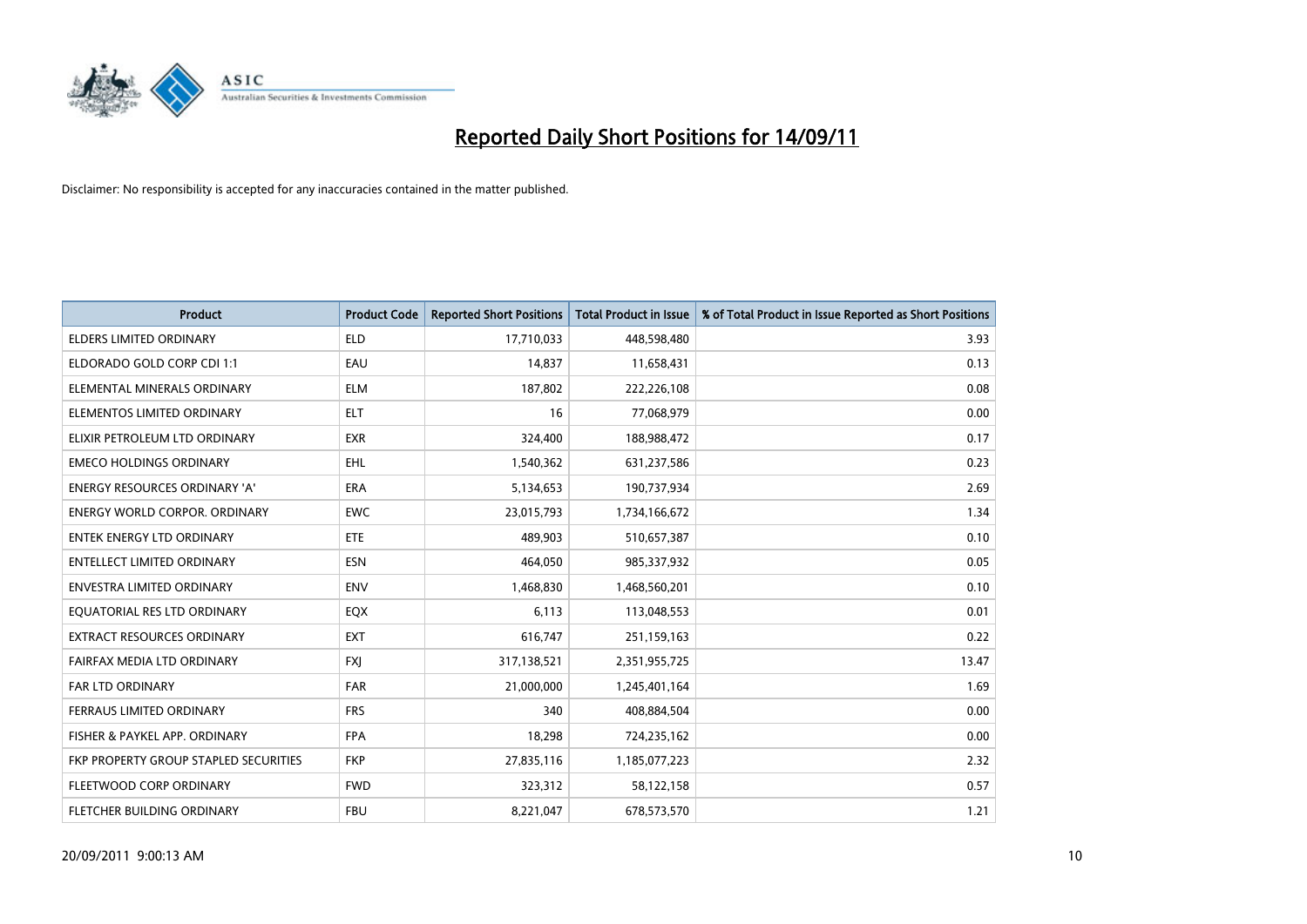

| <b>Product</b>                            | <b>Product Code</b> | <b>Reported Short Positions</b> | Total Product in Issue | % of Total Product in Issue Reported as Short Positions |
|-------------------------------------------|---------------------|---------------------------------|------------------------|---------------------------------------------------------|
| FLEXIGROUP LIMITED ORDINARY               | <b>FXL</b>          | 37,094                          | 276,292,173            | 0.01                                                    |
| FLIGHT CENTRE ORDINARY                    | <b>FLT</b>          | 4,793,884                       | 99,967,920             | 4.78                                                    |
| FLINDERS MINES LTD ORDINARY               | <b>FMS</b>          | 21,139,973                      | 1,820,839,571          | 1.15                                                    |
| FORGE GROUP LIMITED ORDINARY              | FGE                 | 123,472                         | 83,429,014             | 0.14                                                    |
| FORTE ENERGY NL ORDINARY                  | <b>FTE</b>          | 2,658,986                       | 695,589,311            | 0.38                                                    |
| FORTESCUE METALS GRP ORDINARY             | <b>FMG</b>          | 53,935,436                      | 3,113,648,659          | 1.69                                                    |
| <b>FOSTER'S GROUP ORDINARY</b>            | <b>FGL</b>          | 9,803,678                       | 1,940,894,542          | 0.48                                                    |
| FTD CORPORATION ORDINARY                  | <b>FTD</b>          | 8,088                           | 36,474,593             | 0.02                                                    |
| FUNTASTIC LIMITED ORDINARY                | <b>FUN</b>          | 322,528                         | 340,997,682            | 0.09                                                    |
| <b>G.U.D. HOLDINGS ORDINARY</b>           | GUD                 | 406,929                         | 69,089,611             | 0.57                                                    |
| <b>GALAXY RESOURCES ORDINARY</b>          | <b>GXY</b>          | 2,324,536                       | 323,327,000            | 0.72                                                    |
| <b>GEODYNAMICS LIMITED ORDINARY</b>       | GDY                 | 127,382                         | 337,084,174            | 0.04                                                    |
| <b>GINDALBIE METALS LTD ORDINARY</b>      | <b>GBG</b>          | 27,247,966                      | 1,135,565,349          | 2.39                                                    |
| <b>GLOBAL MINING ORDINARY</b>             | <b>GMI</b>          | 8,951                           | 191,820,968            | 0.00                                                    |
| <b>GLOUCESTER COAL ORDINARY</b>           | GCL                 | 1,030,243                       | 202,905,967            | 0.50                                                    |
| <b>GME RESOURCES LTD ORDINARY</b>         | <b>GME</b>          | 800                             | 322,635,902            | 0.00                                                    |
| <b>GOLD ONE INT LTD ORDINARY</b>          | GDO                 | 28,000                          | 809,003,092            | 0.00                                                    |
| <b>GOLDEN WEST RESOURCE ORDINARY</b>      | <b>GWR</b>          | 1,617                           | 192,082,567            | 0.00                                                    |
| <b>GOODMAN FIELDER, ORDINARY</b>          | <b>GFF</b>          | 43,959,027                      | 1,380,386,438          | 3.16                                                    |
| <b>GOODMAN GROUP STAPLED US PROHIBIT.</b> | <b>GMG</b>          | 26,365,379                      | 7,394,607,411          | 0.34                                                    |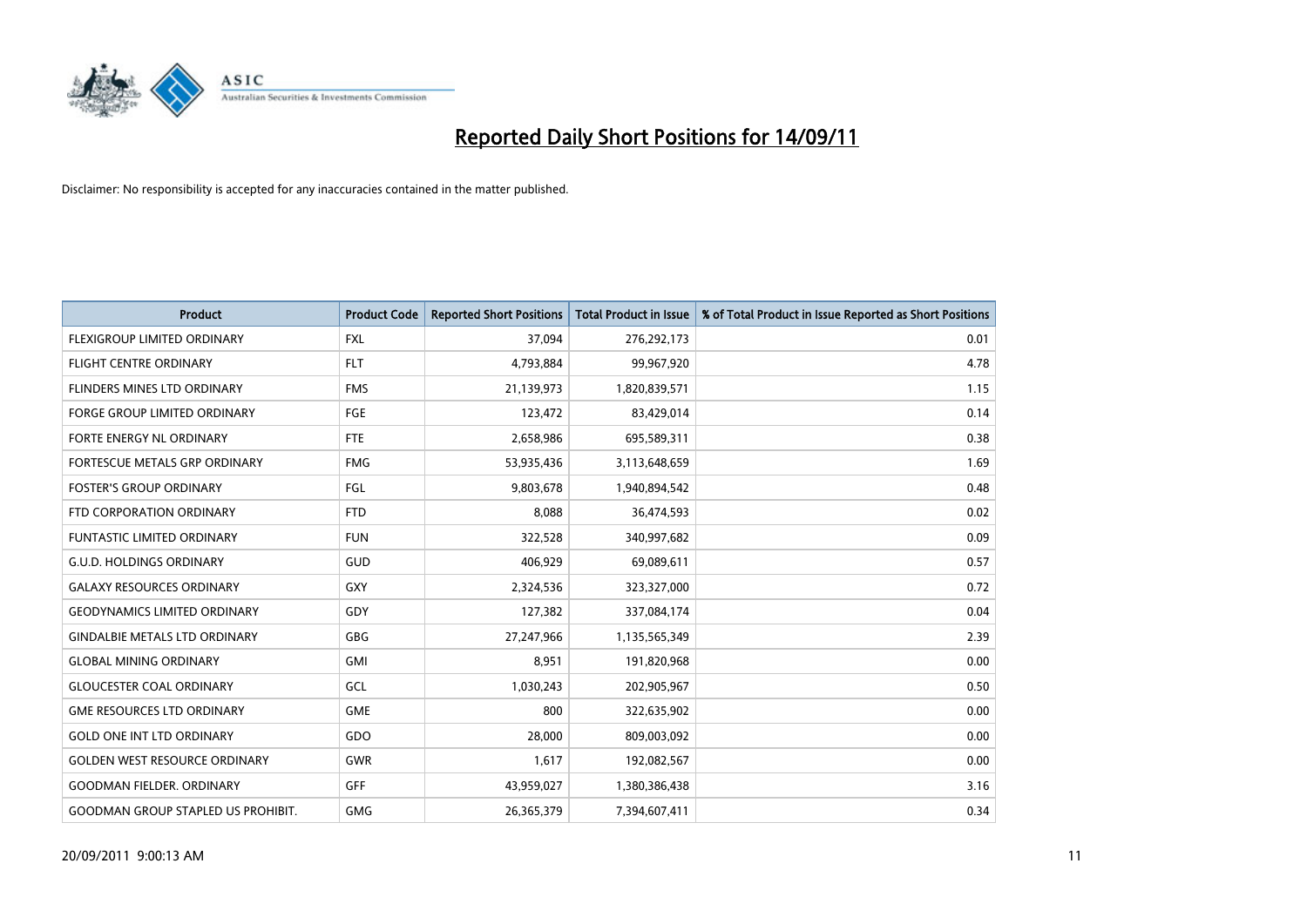

| <b>Product</b>                            | <b>Product Code</b> | <b>Reported Short Positions</b> | Total Product in Issue | % of Total Product in Issue Reported as Short Positions |
|-------------------------------------------|---------------------|---------------------------------|------------------------|---------------------------------------------------------|
| <b>GPT GROUP STAPLED SEC.</b>             | <b>GPT</b>          | 13,778,641                      | 1,838,622,151          | 0.73                                                    |
| <b>GRAINCORP LIMITED A CLASS ORDINARY</b> | <b>GNC</b>          | 1,071,162                       | 198,318,900            | 0.52                                                    |
| <b>GRANGE RESOURCES, ORDINARY</b>         | <b>GRR</b>          | 362,692                         | 1,153,937,134          | 0.03                                                    |
| <b>GREENCAP LIMITED ORDINARY</b>          | GCG                 |                                 | 262,515,385            | 0.00                                                    |
| <b>GREENLAND MIN EN LTD ORDINARY</b>      | GGG                 | 2,183,460                       | 410,407,582            | 0.53                                                    |
| <b>GRYPHON MINERALS LTD ORDINARY</b>      | GRY                 | 1,967,383                       | 299,922,058            | 0.64                                                    |
| <b>GUILDFORD COAL LTD ORDINARY</b>        | <b>GUF</b>          | 2,509,340                       | 217,469,617            | 1.15                                                    |
| <b>GUINNESS PEAT GROUP. CDI 1:1</b>       | GPG                 | 54                              | 263,854,286            | 0.00                                                    |
| <b>GUNNS LIMITED ORDINARY</b>             | <b>GNS</b>          | 70,022,605                      | 848,401,559            | 8.25                                                    |
| <b>GWA GROUP LTD ORDINARY</b>             | <b>GWA</b>          | 8,506,595                       | 301,525,014            | 2.81                                                    |
| HARVEY NORMAN ORDINARY                    | <b>HVN</b>          | 56,554,818                      | 1,062,316,784          | 5.33                                                    |
| HASTIE GROUP LIMITED ORDINARY             | <b>HST</b>          | 2,628,491                       | 1,367,511,426          | 0.19                                                    |
| HASTINGS DIVERSIFIED STAPLED SECURITY     | <b>HDF</b>          | 3,027,369                       | 530,001,072            | 0.55                                                    |
| <b>HEARTWARE INT INC CDI 35:1</b>         | <b>HIN</b>          | 272,008                         | 48,598,550             | 0.56                                                    |
| <b>HENDERSON GROUP CDI 1:1</b>            | <b>HGG</b>          | 9,965,859                       | 634,945,708            | 1.58                                                    |
| HFA HOLDINGS LIMITED ORDINARY             | <b>HFA</b>          | 447,023                         | 117,332,831            | 0.37                                                    |
| <b>HIGHLANDS PACIFIC ORDINARY</b>         | <b>HIG</b>          | 2,635,015                       | 686,082,148            | 0.38                                                    |
| HILLGROVE RES LTD ORDINARY                | <b>HGO</b>          | 1,465,420                       | 793,698,575            | 0.18                                                    |
| HILLS HOLDINGS LTD ORDINARY               | <b>HIL</b>          | 6,779,278                       | 249,139,016            | 2.71                                                    |
| HORIZON OIL LIMITED ORDINARY              | <b>HZN</b>          | 13.431.954                      | 1,130,811,515          | 1.18                                                    |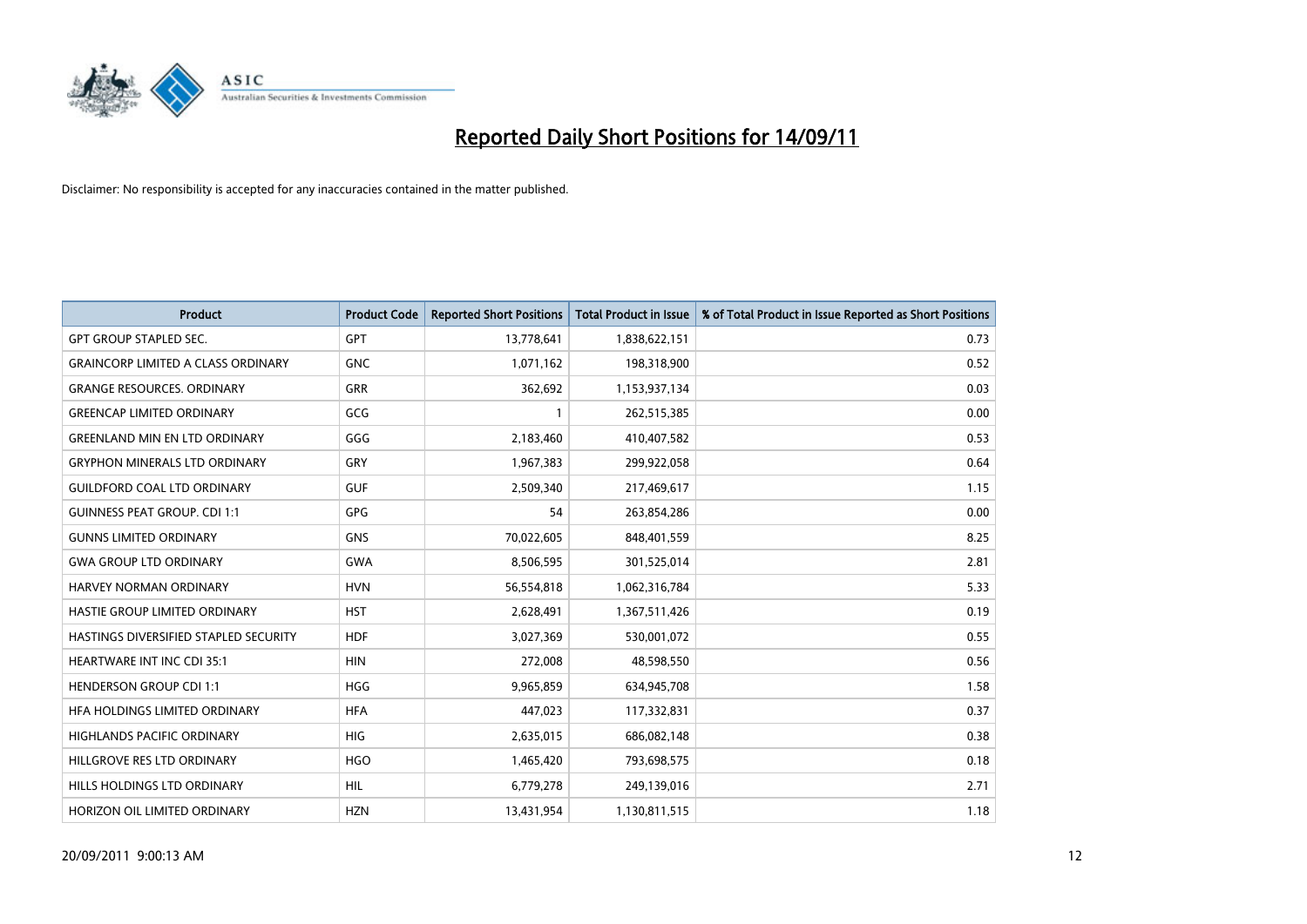

| <b>Product</b>                           | <b>Product Code</b> | <b>Reported Short Positions</b> | Total Product in Issue | % of Total Product in Issue Reported as Short Positions |
|------------------------------------------|---------------------|---------------------------------|------------------------|---------------------------------------------------------|
| HUNNU COAL LIMITED ORDINARY              | <b>HUN</b>          | 33,753                          | 216,565,002            | 0.02                                                    |
| ICON ENERGY LIMITED ORDINARY             | <b>ICN</b>          | 3,910                           | 469,301,394            | 0.00                                                    |
| <b>IINET LIMITED ORDINARY</b>            | <b>IIN</b>          | 1,309,170                       | 152,169,119            | 0.87                                                    |
| ILUKA RESOURCES ORDINARY                 | ILU                 | 5,790,704                       | 418,700,517            | 1.37                                                    |
| <b>IMDEX LIMITED ORDINARY</b>            | <b>IMD</b>          | 14.842                          | 203,405,935            | 0.00                                                    |
| IMF (AUSTRALIA) LTD ORDINARY             | <b>IMF</b>          | 329,808                         | 123,828,193            | 0.26                                                    |
| <b>IMX RESOURCES LTD ORDINARY</b>        | <b>IXR</b>          | 20.000                          | 262,612,803            | 0.01                                                    |
| <b>INCITEC PIVOT ORDINARY</b>            | <b>IPL</b>          | 2,370,624                       | 1,628,730,107          | 0.14                                                    |
| INDEPENDENCE GROUP ORDINARY              | <b>IGO</b>          | 2,082,658                       | 202,907,135            | 1.04                                                    |
| <b>INDOPHIL RESOURCES ORDINARY</b>       | <b>IRN</b>          | 1,266,332                       | 995,437,860            | 0.12                                                    |
| <b>INDUSTREA LIMITED ORDINARY</b>        | <b>IDL</b>          | 1,552,454                       | 364,733,566            | 0.42                                                    |
| <b>INFIGEN ENERGY STAPLED SECURITIES</b> | <b>IFN</b>          | 15,227,336                      | 762,265,972            | 2.01                                                    |
| ING RE COM GROUP STAPLED SECURITIES      | <b>ILF</b>          | 9,075                           | 441,029,194            | 0.00                                                    |
| <b>INSURANCE AUSTRALIA ORDINARY</b>      | IAG                 | 13,148,245                      | 2,079,034,021          | 0.63                                                    |
| INT GOLDFIELDS LTD ORDINARY              | <b>IGS</b>          | 9,042,682                       | 571,520,386            | 1.58                                                    |
| INTEGRA MINING LTD. ORDINARY             | IGR                 | 5,498,250                       | 843,493,881            | 0.64                                                    |
| <b>INTREPID MINES ORDINARY</b>           | <b>IAU</b>          | 1,263,970                       | 522,312,291            | 0.24                                                    |
| INVESTA OFFICE FUND STAPLED SECURITIES   | <b>IOF</b>          | 8,835,603                       | 2,729,071,212          | 0.31                                                    |
| <b>INVOCARE LIMITED ORDINARY</b>         | <b>IVC</b>          | 1,160,511                       | 107,912,897            | 1.08                                                    |
| <b>ION LIMITED ORDINARY</b>              | <b>ION</b>          | 164,453                         | 256,365,105            | 0.06                                                    |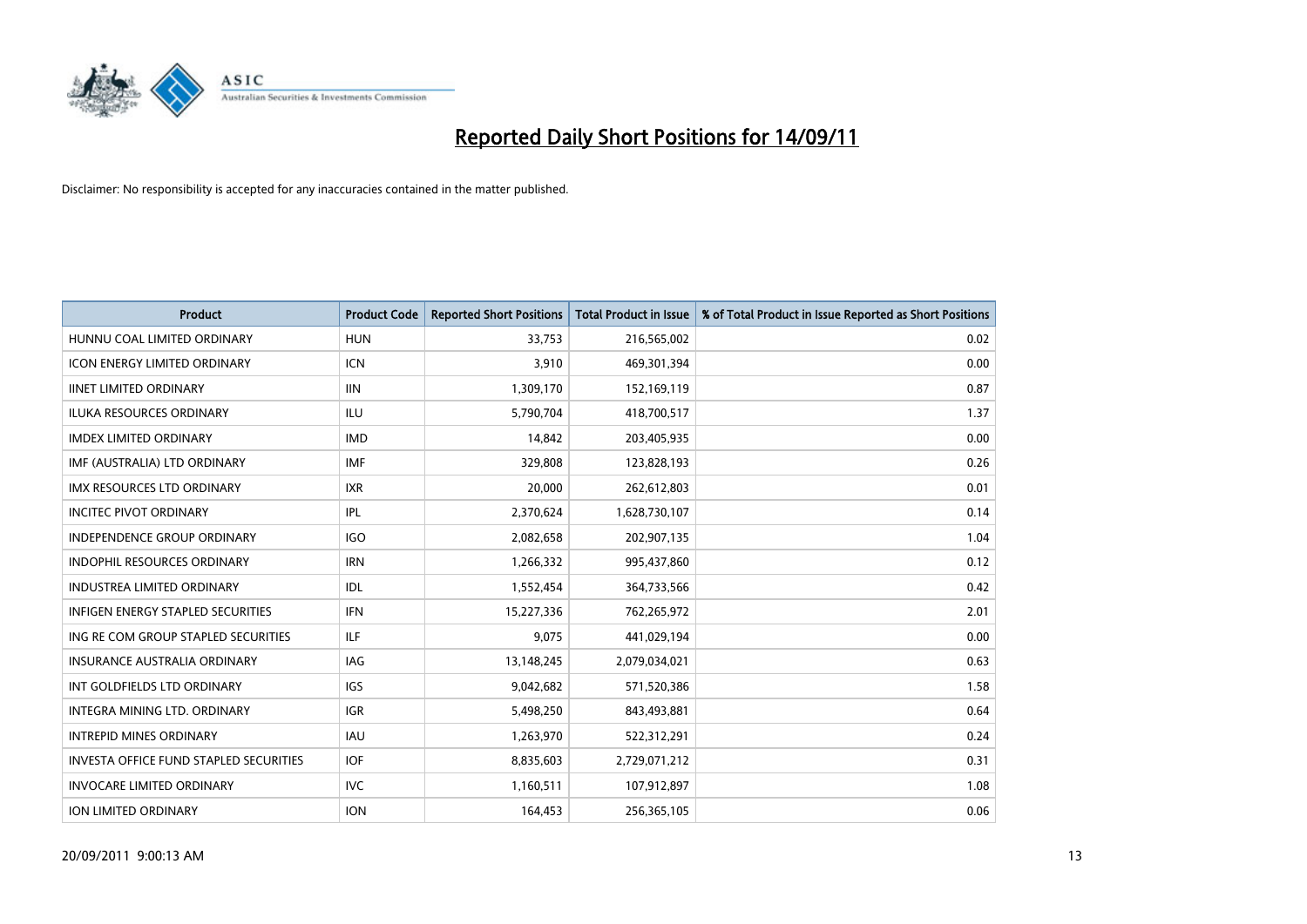

| <b>Product</b>                            | <b>Product Code</b> | <b>Reported Short Positions</b> | Total Product in Issue | % of Total Product in Issue Reported as Short Positions |
|-------------------------------------------|---------------------|---------------------------------|------------------------|---------------------------------------------------------|
| <b>IOOF HOLDINGS LTD ORDINARY</b>         | <b>IFL</b>          | 729,956                         | 229,794,395            | 0.31                                                    |
| IRESS MARKET TECH. ORDINARY               | <b>IRE</b>          | 1,818,107                       | 127,036,010            | 1.41                                                    |
| <b>IRON ORE HOLDINGS ORDINARY</b>         | <b>IOH</b>          | 40.650                          | 166,087,005            | 0.02                                                    |
| ISHARES MSCI AUS 200 ISHARES MSCI AUS 200 | IOZ                 | 73,930                          | 2,400,836              | 3.08                                                    |
| ISHARES MSCI EM MKTS CDI 1:1              | IEM                 | 18,083                          | 425,700,000            | 0.00                                                    |
| ISHARES S&P HIGH DIV ISHARES S&P HIGH DIV | <b>IHD</b>          | 74.823                          | 2,300,931              | 3.25                                                    |
| ISHARES SMALL ORDS ISHARES SMALL ORDS     | <b>ISO</b>          | 274,386                         | 3,901,916              | 7.03                                                    |
| <b>IVANHOE AUSTRALIA ORDINARY</b>         | <b>IVA</b>          | 447,714                         | 419,854,553            | 0.10                                                    |
| JAMES HARDIE INDUST CHESS DEPOSITARY INT  | <b>IHX</b>          | 28,596,124                      | 437,311,611            | 6.52                                                    |
| <b>JAMESON RESOURCES ORDINARY</b>         | <b>JAL</b>          | 1,600,000                       | 95,828,865             | 1.67                                                    |
| <b>JB HI-FI LIMITED ORDINARY</b>          | <b>IBH</b>          | 20,452,825                      | 98,756,791             | 20.69                                                   |
| <b>KAGARA LTD ORDINARY</b>                | KZL                 | 11,724,237                      | 718,068,836            | 1.63                                                    |
| KANGAROO RES LTD ORDINARY                 | <b>KRL</b>          | 554.990                         | 3,434,430,012          | 0.02                                                    |
| KAROON GAS AUSTRALIA ORDINARY             | <b>KAR</b>          | 2,363,649                       | 221,420,769            | 1.06                                                    |
| KASBAH RESOURCES ORDINARY                 | <b>KAS</b>          | 500                             | 364,262,596            | 0.00                                                    |
| KATHMANDU HOLD LTD ORDINARY               | <b>KMD</b>          | 1,672,647                       | 200,000,000            | 0.82                                                    |
| <b>KEYBRIDGE CAPITAL ORDINARY</b>         | <b>KBC</b>          | 5,999                           | 172,070,564            | 0.00                                                    |
| KIMBERLEY METALS LTD ORDINARY             | <b>KBL</b>          | 1,820                           | 164,752,978            | 0.00                                                    |
| KINGSGATE CONSOLID, ORDINARY              | <b>KCN</b>          | 2,217,540                       | 135,479,823            | 1.63                                                    |
| KINGSROSE MINING LTD ORDINARY             | <b>KRM</b>          | 538,359                         | 267,123,726            | 0.19                                                    |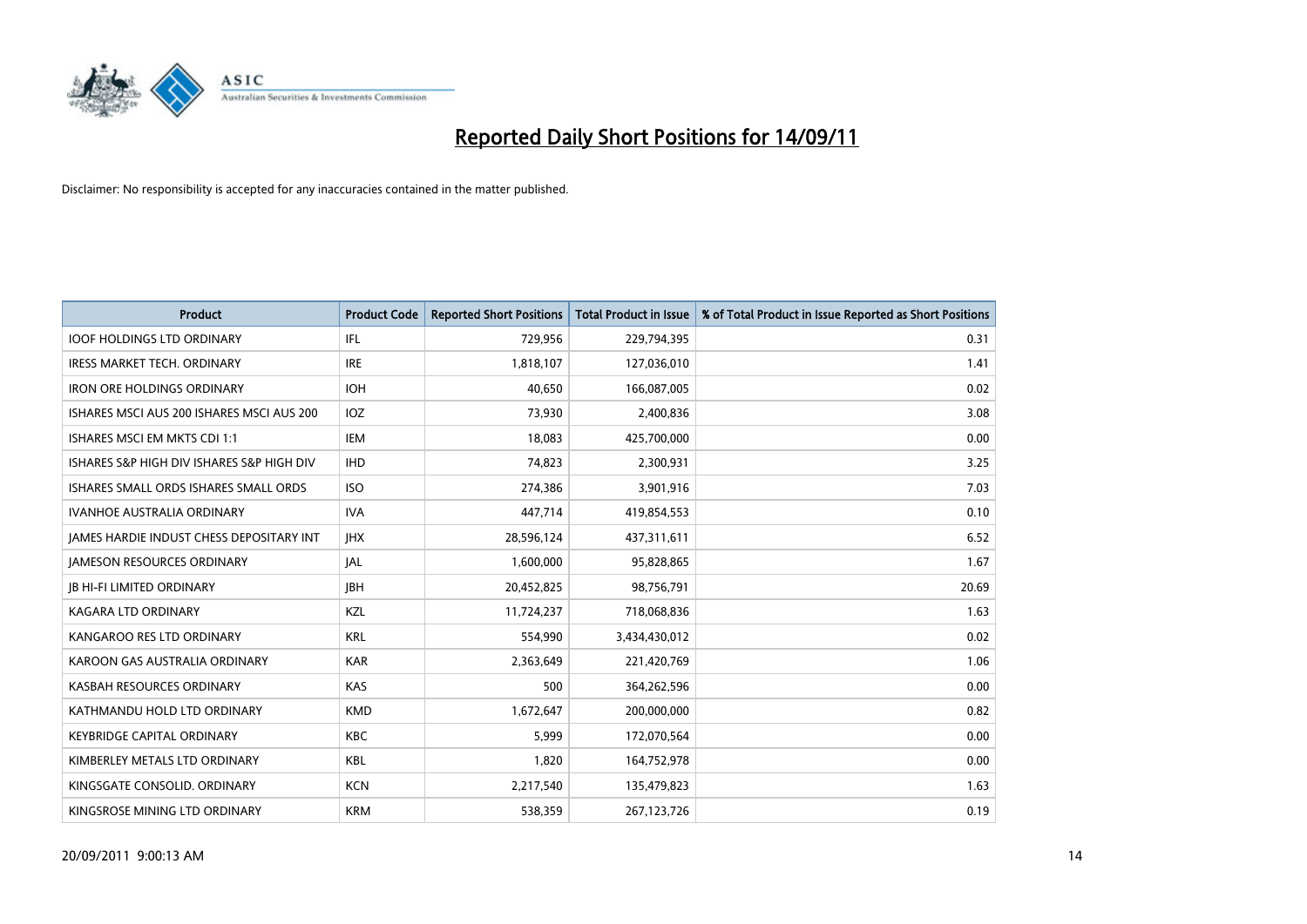

| <b>Product</b>                        | <b>Product Code</b> | <b>Reported Short Positions</b> | Total Product in Issue | % of Total Product in Issue Reported as Short Positions |
|---------------------------------------|---------------------|---------------------------------|------------------------|---------------------------------------------------------|
| LEIGHTON HOLDINGS ORDINARY            | LEI                 | 10,099,557                      | 336,515,596            | 3.00                                                    |
| LEND LEASE GROUP UNIT/ORD STAPLED     | LLC                 | 3,546,233                       | 570,915,669            | 0.61                                                    |
| LINC ENERGY LTD ORDINARY              | <b>LNC</b>          | 6,131,764                       | 503,418,900            | 1.22                                                    |
| LIQUEFIED NATURAL ORDINARY            | <b>LNG</b>          | 370,140                         | 267,699,015            | 0.14                                                    |
| LYNAS CORPORATION ORDINARY            | <b>LYC</b>          | 72,247,681                      | 1,713,846,913          | 4.22                                                    |
| M2 TELECOMMUNICATION ORDINARY         | <b>MTU</b>          | 29,304                          | 123,731,285            | 0.02                                                    |
| <b>MACA LIMITED ORDINARY</b>          | <b>MLD</b>          | 85,986                          | 150,000,000            | 0.06                                                    |
| MACARTHUR COAL ORDINARY               | <b>MCC</b>          | 709,429                         | 302,092,343            | 0.23                                                    |
| <b>MACMAHON HOLDINGS ORDINARY</b>     | <b>MAH</b>          | 5,154,064                       | 738,631,705            | 0.69                                                    |
| MACO ATLAS ROADS GRP ORDINARY STAPLED | <b>MOA</b>          | 10,378,201                      | 464,279,594            | 2.22                                                    |
| MACQUARIE GROUP LTD ORDINARY          | MQG                 | 5,038,672                       | 348,285,032            | 1.44                                                    |
| MAP GROUP STAPLED US PROHIBIT.        | <b>MAP</b>          | 7,573,376                       | 1,861,210,782          | 0.40                                                    |
| <b>MATRIX C &amp; E LTD ORDINARY</b>  | <b>MCE</b>          | 271,073                         | 77,081,507             | 0.36                                                    |
| MCMILLAN SHAKESPEARE ORDINARY         | <b>MMS</b>          | 12,328                          | 68,110,310             | 0.01                                                    |
| <b>MCPHERSON'S LTD ORDINARY</b>       | <b>MCP</b>          | 299,545                         | 72,401,758             | 0.43                                                    |
| MEDUSA MINING LTD ORDINARY            | <b>MML</b>          | 897,472                         | 188,233,911            | 0.48                                                    |
| MELBOURNE IT LIMITED ORDINARY         | <b>MLB</b>          | 136,142                         | 80,662,621             | 0.17                                                    |
| MEO AUSTRALIA LTD ORDINARY            | <b>MEO</b>          | 2,844,662                       | 539,913,260            | 0.53                                                    |
| MERMAID MARINE ORDINARY               | <b>MRM</b>          | 1,746,492                       | 216,056,075            | 0.80                                                    |
| MESOBLAST LIMITED ORDINARY            | <b>MSB</b>          | 4,790,105                       | 280,425,258            | 1.71                                                    |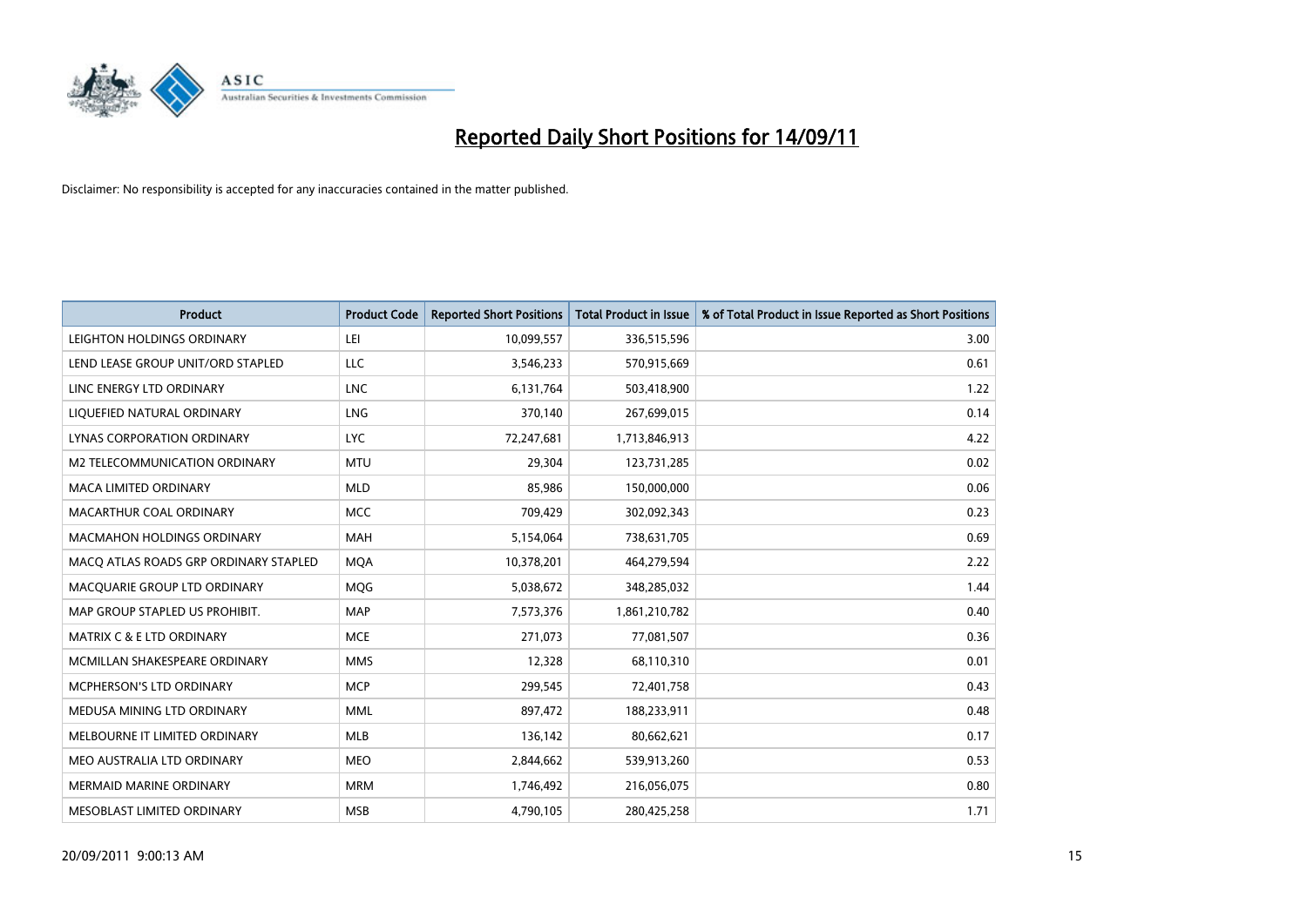

| <b>Product</b>                    | <b>Product Code</b> | <b>Reported Short Positions</b> | <b>Total Product in Issue</b> | % of Total Product in Issue Reported as Short Positions |
|-----------------------------------|---------------------|---------------------------------|-------------------------------|---------------------------------------------------------|
| METALS X LIMITED ORDINARY         | <b>MLX</b>          | 326,940                         | 1,348,673,470                 | 0.03                                                    |
| METCASH LIMITED ORDINARY          | <b>MTS</b>          | 33,567,609                      | 770,720,699                   | 4.35                                                    |
| METGASCO LIMITED ORDINARY         | <b>MEL</b>          | 235,435                         | 337,396,221                   | 0.07                                                    |
| METMINCO LIMITED ORDINARY         | <b>MNC</b>          | 1,258,163                       | 1,462,616,146                 | 0.09                                                    |
| METROCOAL LIMITED ORDINARY        | <b>MTE</b>          | 361,555                         | 98,773,663                    | 0.37                                                    |
| MHM METALS LIMITED ORDINARY       | <b>MHM</b>          | 199,758                         | 102,252,570                   | 0.20                                                    |
| MICLYN EXP OFFSHR ORDINARY        | <b>MIO</b>          | 634,769                         | 274,618,684                   | 0.23                                                    |
| MINARA RESOURCES ORDINARY         | <b>MRE</b>          | 10,084,587                      | 1,169,424,487                 | 0.86                                                    |
| MINCOR RESOURCES NL ORDINARY      | <b>MCR</b>          | 1,712,756                       | 198,360,804                   | 0.85                                                    |
| MINEMAKERS LIMITED ORDINARY       | <b>MAK</b>          | 44,227                          | 227,003,950                   | 0.02                                                    |
| MINERAL DEPOSITS ORDINARY         | <b>MDL</b>          | 298,885                         | 83,538,786                    | 0.34                                                    |
| MINERAL RESOURCES, ORDINARY       | <b>MIN</b>          | 830,034                         | 183,778,017                   | 0.46                                                    |
| MINING PROJECTS ORDINARY          | <b>MPI</b>          | 22,200                          | 74,454,882                    | 0.03                                                    |
| MIRABELA NICKEL LTD ORDINARY      | <b>MBN</b>          | 14,636,495                      | 491,781,237                   | 2.99                                                    |
| MIRVAC GROUP STAPLED SECURITIES   | <b>MGR</b>          | 38,782,985                      | 3,416,924,188                 | 1.12                                                    |
| MOLOPO ENERGY LTD ORDINARY        | <b>MPO</b>          | 1,736,565                       | 245,579,810                   | 0.70                                                    |
| MONADELPHOUS GROUP ORDINARY       | <b>MND</b>          | 674,459                         | 88,651,827                    | 0.75                                                    |
| MORTGAGE CHOICE LTD ORDINARY      | <b>MOC</b>          | 154,860                         | 119,948,255                   | 0.13                                                    |
| <b>MOUNT GIBSON IRON ORDINARY</b> | <b>MGX</b>          | 11,774,393                      | 1,082,570,693                 | 1.08                                                    |
| MULTIPLEX SITES SITES             | <b>MXUPA</b>        | 22                              | 4,500,000                     | 0.00                                                    |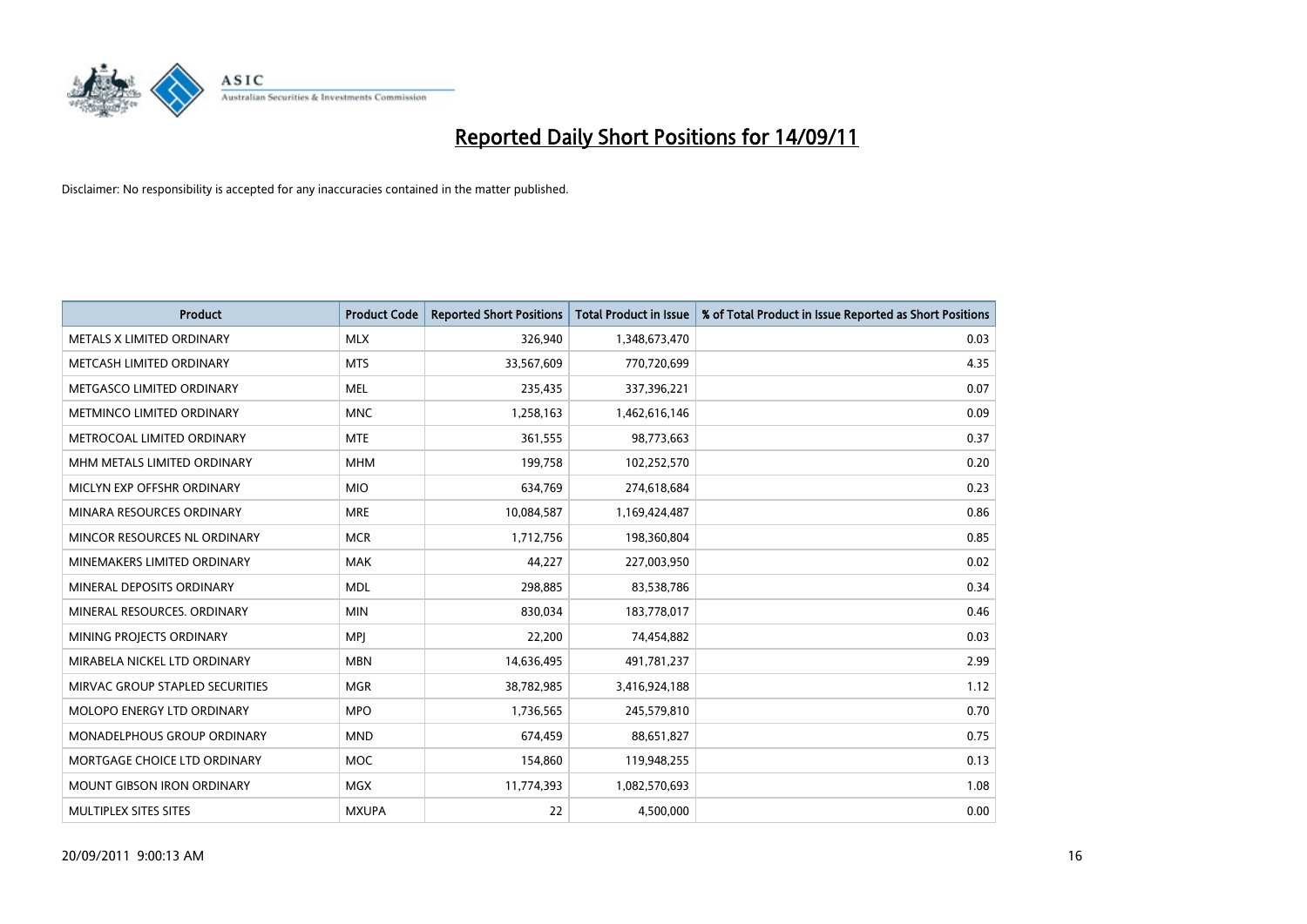

| <b>Product</b>                  | <b>Product Code</b> | <b>Reported Short Positions</b> | <b>Total Product in Issue</b> | % of Total Product in Issue Reported as Short Positions |
|---------------------------------|---------------------|---------------------------------|-------------------------------|---------------------------------------------------------|
| MURCHISON METALS LTD ORDINARY   | <b>MMX</b>          | 14,193,049                      | 437,354,555                   | 3.23                                                    |
| MYER HOLDINGS LTD ORDINARY      | <b>MYR</b>          | 52,560,054                      | 583,147,884                   | 9.00                                                    |
| <b>MYSTATE LIMITED ORDINARY</b> | <b>MYS</b>          | 49.107                          | 67,463,454                    | 0.07                                                    |
| NANOSONICS LIMITED ORDINARY     | <b>NAN</b>          | 15,456                          | 230,490,585                   | 0.01                                                    |
| NATIONAL AUST. BANK ORDINARY    | <b>NAB</b>          | 19,062,998                      | 2,201,147,145                 | 0.86                                                    |
| NATURAL FUEL LIMITED ORDINARY   | <b>NFL</b>          |                                 | 1,121,912                     | 0.00                                                    |
| NAVITAS LIMITED ORDINARY        | <b>NVT</b>          | 3,078,536                       | 375,230,115                   | 0.80                                                    |
| NEPTUNE MARINE ORDINARY         | <b>NMS</b>          | 182,253                         | 1,748,545,632                 | 0.01                                                    |
| NEW HOPE CORPORATION ORDINARY   | <b>NHC</b>          | 154,723                         | 830,230,549                   | 0.02                                                    |
| NEWCREST MINING ORDINARY        | <b>NCM</b>          | 2,516,887                       | 765,000,000                   | 0.29                                                    |
| NEWS CORP A NON-VOTING CDI      | <b>NWSLV</b>        | 3,876,748                       | 1,817,263,842                 | 0.22                                                    |
| NEWS CORP B VOTING CDI          | <b>NWS</b>          | 4,889,864                       | 798,520,953                   | 0.60                                                    |
| NEXBIS LIMITED ORDINARY         | <b>NBS</b>          | 63,733                          | 798,356,704                   | 0.01                                                    |
| NEXUS ENERGY LIMITED ORDINARY   | <b>NXS</b>          | 3,269,991                       | 1,326,697,820                 | 0.24                                                    |
| NIB HOLDINGS LIMITED ORDINARY   | <b>NHF</b>          | 104,911                         | 466,733,110                   | 0.02                                                    |
| NICK SCALI LIMITED ORDINARY     | <b>NCK</b>          | 35,846                          | 81,000,000                    | 0.04                                                    |
| NIDO PETROLEUM ORDINARY         | <b>NDO</b>          | 2,929,481                       | 1,389,163,151                 | 0.20                                                    |
| NOBLE MINERAL RES ORDINARY      | <b>NMG</b>          | 1,511,201                       | 460,306,067                   | 0.34                                                    |
| NORTHERN IRON LTD ORDINARY      | <b>NFE</b>          | 1,011,637                       | 336,084,863                   | 0.30                                                    |
| NRW HOLDINGS LIMITED ORDINARY   | <b>NWH</b>          | 703,220                         | 278,888,011                   | 0.24                                                    |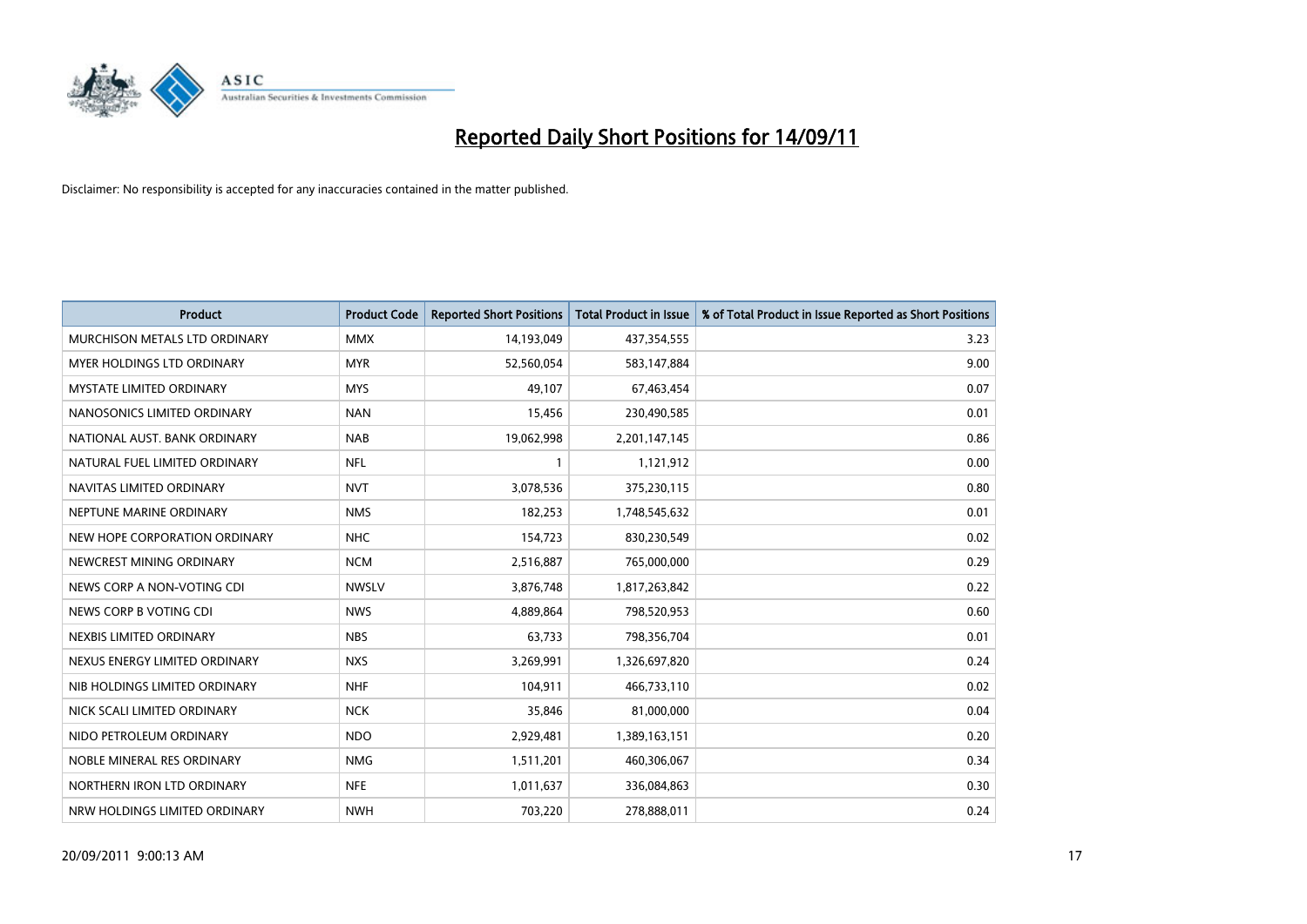

| <b>Product</b>                        | <b>Product Code</b> | <b>Reported Short Positions</b> | Total Product in Issue | % of Total Product in Issue Reported as Short Positions |
|---------------------------------------|---------------------|---------------------------------|------------------------|---------------------------------------------------------|
| NUCOAL RESOURCES NL ORDINARY          | <b>NCR</b>          | 74,700                          | 437,193,340            | 0.02                                                    |
| NUFARM LIMITED ORDINARY               | <b>NUF</b>          | 4,613,519                       | 261,833,005            | 1.76                                                    |
| OAKTON LIMITED ORDINARY               | <b>OKN</b>          | 674,267                         | 93,800,235             | 0.71                                                    |
| OCEANAGOLD CORP. CHESS DEPOSITARY INT | <b>OGC</b>          | 1,061,152                       | 262,600,385            | 0.40                                                    |
| OCEANIA CAPITAL LTD ORDINARY          | <b>OCP</b>          | 2,500                           | 91,921,295             | 0.00                                                    |
| OIL SEARCH LTD ORDINARY               | OSH                 | 9,749,176                       | 1,320,648,378          | 0.71                                                    |
| OM HOLDINGS LIMITED ORDINARY          | OMH                 | 9,960,282                       | 504,105,150            | 2.00                                                    |
| <b>ONESTEEL LIMITED ORDINARY</b>      | OST                 | 23,275,259                      | 1,338,106,652          | 1.76                                                    |
| ORICA LIMITED ORDINARY                | ORI                 | 2,090,103                       | 363,966,570            | 0.58                                                    |
| ORIGIN ENERGY ORDINARY                | <b>ORG</b>          | 8,151,717                       | 1,065,449,259          | 0.77                                                    |
| OROCOBRE LIMITED ORDINARY             | <b>ORE</b>          | 100,012                         | 103,195,029            | 0.09                                                    |
| OROTONGROUP LIMITED ORDINARY          | <b>ORL</b>          | 175,386                         | 40,880,902             | 0.42                                                    |
| OTTO ENERGY LIMITED ORDINARY          | <b>OEL</b>          | 109,204                         | 1,138,290,071          | 0.01                                                    |
| OZ MINERALS ORDINARY                  | OZL                 | 7,272,242                       | 323,877,514            | 2.25                                                    |
| <b>PACIFIC BRANDS ORDINARY</b>        | <b>PBG</b>          | 9,037,191                       | 931,386,248            | 0.98                                                    |
| PALADIN ENERGY LTD ORDINARY           | <b>PDN</b>          | 12,570,712                      | 778,525,732            | 1.63                                                    |
| PANAUST LIMITED ORDINARY              | <b>PNA</b>          | 8,246,473                       | 593,867,443            | 1.39                                                    |
| PANORAMIC RESOURCES ORDINARY          | PAN                 | 1,375,732                       | 207,050,710            | 0.66                                                    |
| PAPERLINX LIMITED ORDINARY            | <b>PPX</b>          | 8,527,339                       | 609,280,761            | 1.41                                                    |
| PAPILLON RES LTD ORDINARY             | PIR                 | 482,016                         | 206,924,658            | 0.23                                                    |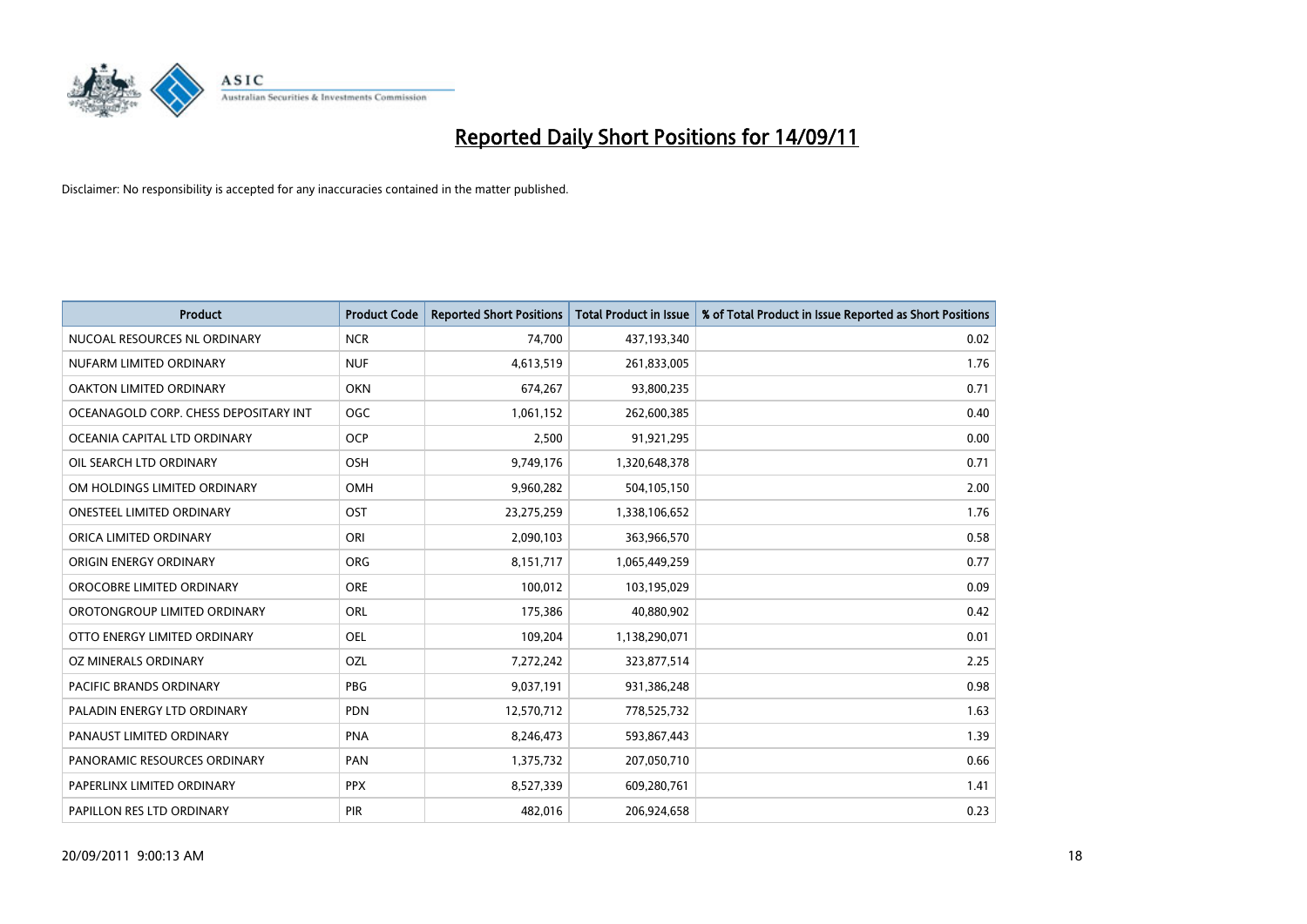

| <b>Product</b>                | <b>Product Code</b> | <b>Reported Short Positions</b> | Total Product in Issue | % of Total Product in Issue Reported as Short Positions |
|-------------------------------|---------------------|---------------------------------|------------------------|---------------------------------------------------------|
| PATTIES FOODS LTD ORDINARY    | PFL                 |                                 | 138,989,223            | 0.00                                                    |
| PEAK RESOURCES ORDINARY       | PEK                 | 103,783                         | 155,979,643            | 0.07                                                    |
| PEET LIMITED ORDINARY         | <b>PPC</b>          | 94.860                          | 318,038,544            | 0.02                                                    |
| PENINSULA ENERGY LTD ORDINARY | <b>PEN</b>          | 1,493,377                       | 2,125,490,443          | 0.07                                                    |
| PERILYA LIMITED ORDINARY      | PEM                 | 429,134                         | 526,075,563            | 0.09                                                    |
| PERPETUAL LIMITED ORDINARY    | PPT                 | 3,053,706                       | 44,692,304             | 6.81                                                    |
| PERSEUS MINING LTD ORDINARY   | PRU                 | 3,369,425                       | 426,267,088            | 0.78                                                    |
| PETSEC ENERGY ORDINARY        | <b>PSA</b>          | 223,332                         | 231,283,622            | 0.10                                                    |
| PHARMAXIS LTD ORDINARY        | <b>PXS</b>          | 2,254,770                       | 229,116,309            | 0.99                                                    |
| PHOTON GROUP LTD ORDINARY     | PGA                 | 250,510                         | 1,540,886,866          | 0.02                                                    |
| PLATINUM ASSET ORDINARY       | <b>PTM</b>          | 8,512,207                       | 561,347,878            | 1.51                                                    |
| PLATINUM AUSTRALIA ORDINARY   | <b>PLA</b>          | 6,692,606                       | 417,130,039            | 1.61                                                    |
| PLATINUM CAPITAL LTD ORDINARY | <b>PMC</b>          |                                 | 165,728,416            | 0.00                                                    |
| PMP LIMITED ORDINARY          | <b>PMP</b>          | 2,080                           | 329,879,212            | 0.00                                                    |
| PORT BOUVARD LIMITED ORDINARY | PBD                 | 6.754                           | 593,868,295            | 0.00                                                    |
| PREMIER INVESTMENTS ORDINARY  | <b>PMV</b>          | 168,599                         | 155,062,831            | 0.11                                                    |
| PRIMA BIOMED LTD ORDINARY     | <b>PRR</b>          | 1,600,000                       | 1,007,342,939          | 0.16                                                    |
| PRIMARY HEALTH CARE ORDINARY  | <b>PRY</b>          | 9,591,344                       | 497,469,803            | 1.94                                                    |
| PRIME MEDIA GRP LTD ORDINARY  | <b>PRT</b>          | 19,105                          | 366,330,303            | 0.01                                                    |
| PRIMEAG AUSTRALIA ORDINARY    | PAG                 | 352                             | 266,394,444            | 0.00                                                    |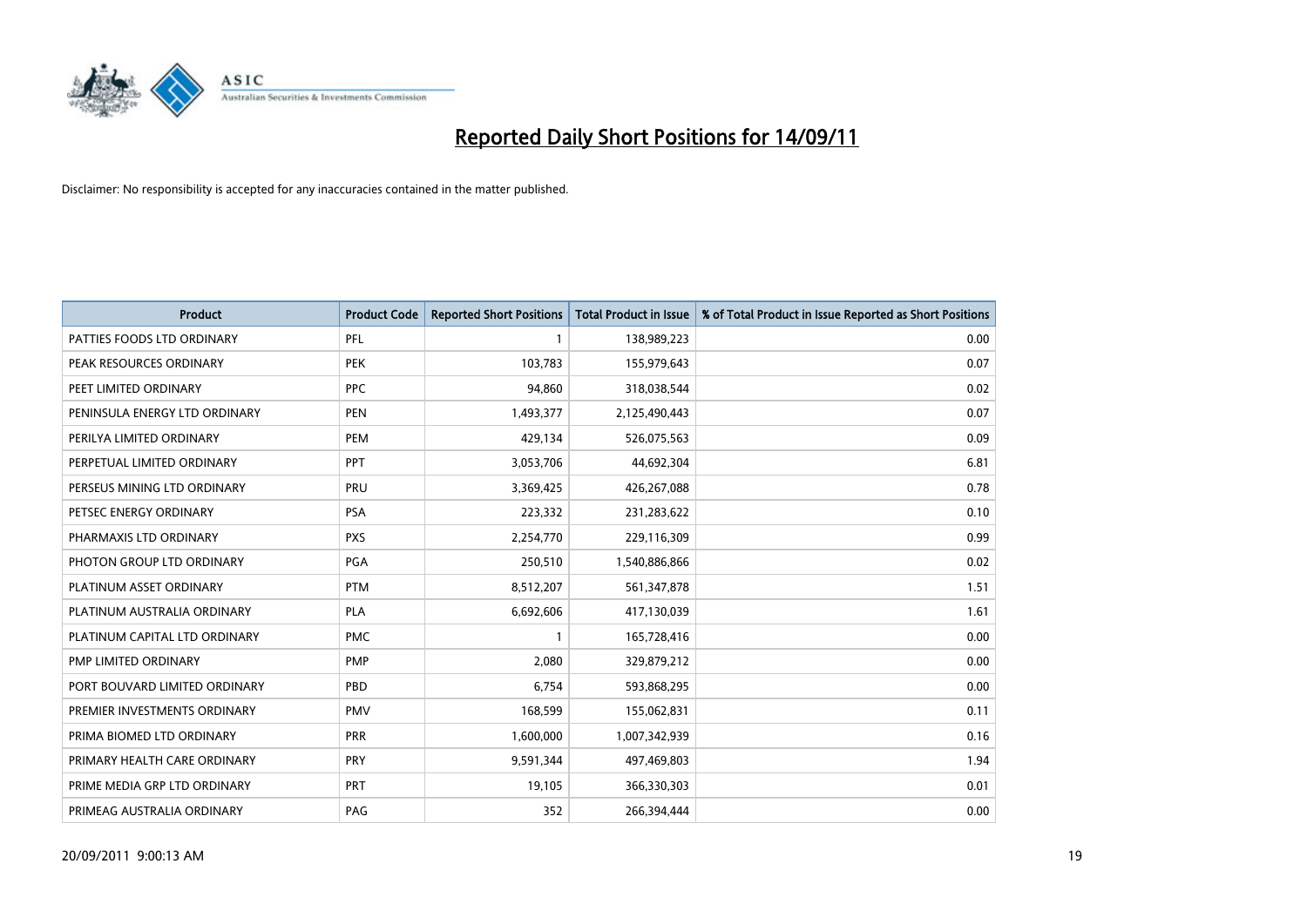

| <b>Product</b>                      | <b>Product Code</b> | <b>Reported Short Positions</b> | Total Product in Issue | % of Total Product in Issue Reported as Short Positions |
|-------------------------------------|---------------------|---------------------------------|------------------------|---------------------------------------------------------|
| PROGEN PHARMACEUTIC ORDINARY        | <b>PGL</b>          | 151,596                         | 24,709,097             | 0.61                                                    |
| PROGRAMMED ORDINARY                 | <b>PRG</b>          | 738,737                         | 118,169,908            | 0.62                                                    |
| <b>PSIVIDA CORP CDI 1:1</b>         | <b>PVA</b>          | 6,878                           | 8,737,186              | 0.08                                                    |
| <b>QANTAS AIRWAYS ORDINARY</b>      | QAN                 | 32,295,500                      | 2,265,123,620          | 1.41                                                    |
| OBE INSURANCE GROUP ORDINARY        | OBE                 | 27,892,373                      | 1,092,654,587          | 2.52                                                    |
| OR NATIONAL LIMITED ORDINARY        | <b>ORN</b>          | 23,287,289                      | 2,440,000,000          | 0.94                                                    |
| <b>QUBE LOGISTICS HLDG ORDINARY</b> | <b>QUB</b>          | 8.300                           | 801,927,594            | 0.00                                                    |
| RAMELIUS RESOURCES ORDINARY         | <b>RMS</b>          | 100,472                         | 291,767,215            | 0.03                                                    |
| RAMSAY HEALTH CARE ORDINARY         | <b>RHC</b>          | 1,154,747                       | 202,081,252            | 0.56                                                    |
| <b>RCR TOMLINSON ORDINARY</b>       | <b>RCR</b>          | 68.067                          | 132,010,172            | 0.05                                                    |
| <b>REA GROUP ORDINARY</b>           | <b>REA</b>          | 236,080                         | 130,401,680            | 0.17                                                    |
| <b>RECKON LIMITED ORDINARY</b>      | <b>RKN</b>          | 831,788                         | 133,384,060            | 0.62                                                    |
| <b>RED FORK ENERGY ORDINARY</b>     | <b>RFE</b>          | 7,696                           | 269,769,853            | 0.00                                                    |
| REDBANK ENERGY LTD ORDINARY         | <b>AEI</b>          | 19                              | 786,287                | 0.00                                                    |
| <b>REED RESOURCES LTD ORDINARY</b>  | <b>RDR</b>          | 309,221                         | 264,742,501            | 0.12                                                    |
| REGIS RESOURCES ORDINARY            | <b>RRL</b>          | 1,602,725                       | 433,353,680            | 0.37                                                    |
| RESMED INC CDI 10:1                 | <b>RMD</b>          | 6,954,785                       | 1,556,242,300          | 0.45                                                    |
| RESOLUTE MINING ORDINARY            | <b>RSG</b>          | 2,877,775                       | 467,810,508            | 0.60                                                    |
| <b>RESOURCE EOUIP LTD ORDINARY</b>  | <b>ROL</b>          | 45,000                          | 228,202,026            | 0.02                                                    |
| <b>RESOURCE GENERATION ORDINARY</b> | <b>RES</b>          | 368,311                         | 262,895,652            | 0.14                                                    |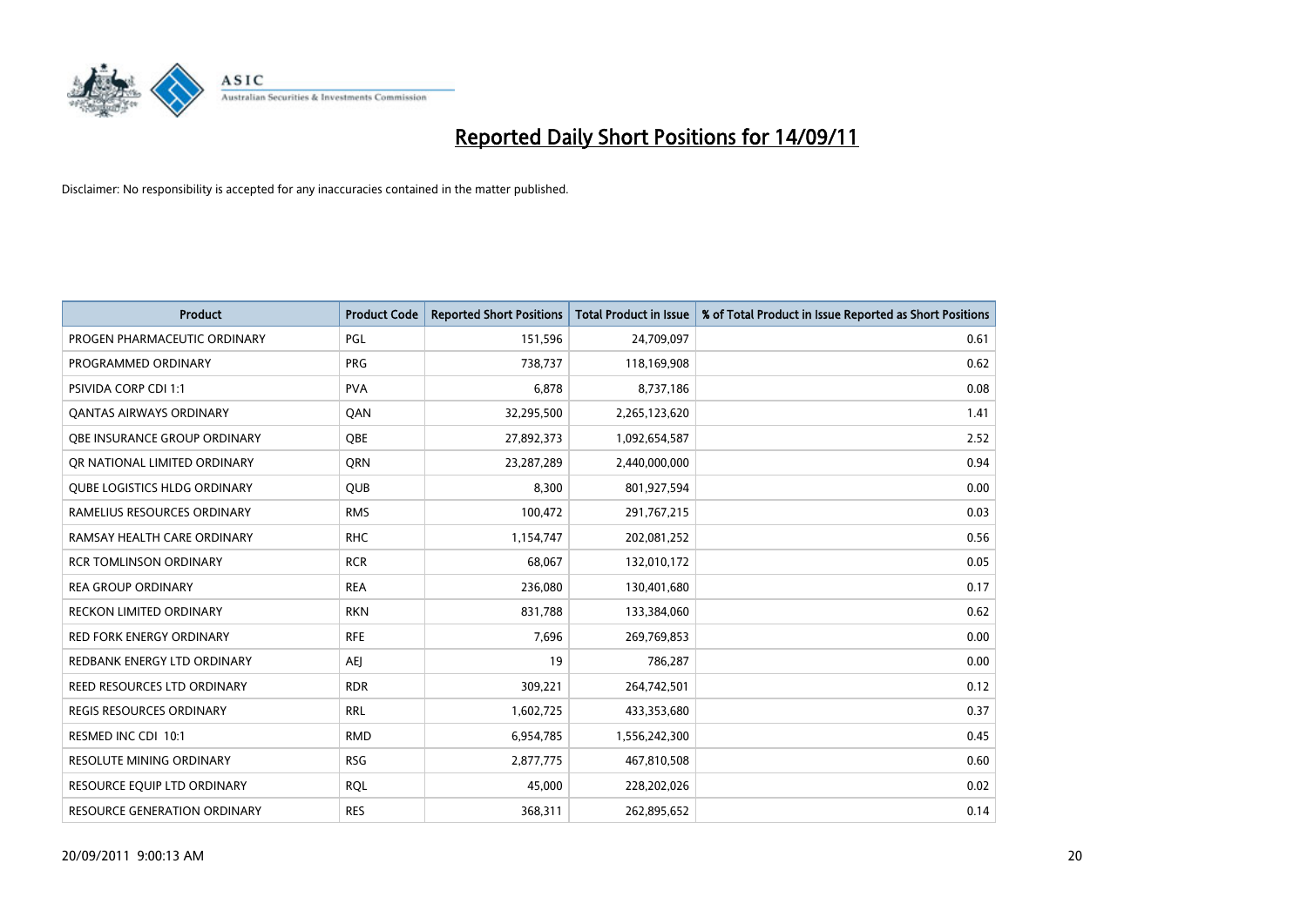

| <b>Product</b>                     | <b>Product Code</b> | <b>Reported Short Positions</b> | Total Product in Issue | % of Total Product in Issue Reported as Short Positions |
|------------------------------------|---------------------|---------------------------------|------------------------|---------------------------------------------------------|
| RETAIL FOOD GROUP ORDINARY         | <b>RFG</b>          | 41,641                          | 108,151,283            | 0.04                                                    |
| REVERSE CORP LIMITED ORDINARY      | <b>REF</b>          | 25,141                          | 92,382,175             | 0.03                                                    |
| REX MINERALS LIMITED ORDINARY      | <b>RXM</b>          | 1,100,564                       | 153,635,519            | 0.71                                                    |
| RHG LIMITED ORDINARY               | <b>RHG</b>          | 1,608,127                       | 308,483,177            | 0.52                                                    |
| <b>RIALTO ENERGY ORDINARY</b>      | <b>RIA</b>          | 296,775                         | 375,006,264            | 0.08                                                    |
| <b>RIDLEY CORPORATION ORDINARY</b> | <b>RIC</b>          | 509,655                         | 307,817,071            | 0.17                                                    |
| RIO TINTO LIMITED ORDINARY         | <b>RIO</b>          | 20,128,547                      | 435,758,720            | 4.60                                                    |
| RIVERCITY MOTORWAY STAPLED         | <b>RCY</b>          | 132,000                         | 957,010,115            | 0.01                                                    |
| ROBUST RESOURCES ORDINARY          | <b>ROL</b>          | 1,132,320                       | 84,944,097             | 1.34                                                    |
| ROC OIL COMPANY ORDINARY           | <b>ROC</b>          | 1,139,954                       | 713,254,560            | 0.16                                                    |
| ROYAL WOLF HOLDINGS ORDINARY       | <b>RWH</b>          | 60,000                          | 100,387,052            | 0.06                                                    |
| SAI GLOBAL LIMITED ORDINARY        | SAI                 | 1,332,360                       | 200,003,759            | 0.66                                                    |
| SALMAT LIMITED ORDINARY            | <b>SLM</b>          | 973,760                         | 159,784,049            | 0.60                                                    |
| SANDFIRE RESOURCES ORDINARY        | <b>SFR</b>          | 1,926,114                       | 149,919,969            | 1.28                                                    |
| SANTOS LTD ORDINARY                | <b>STO</b>          | 18,584,302                      | 878,131,190            | 2.10                                                    |
| SARACEN MINERAL ORDINARY           | SAR                 | 785,481                         | 492,251,415            | 0.16                                                    |
| SEDGMAN LIMITED ORDINARY           | SDM                 | 355,978                         | 209,752,689            | 0.16                                                    |
| SEEK LIMITED ORDINARY              | <b>SEK</b>          | 18,782,474                      | 337,079,207            | 5.56                                                    |
| SELECT HARVESTS ORDINARY           | <b>SHV</b>          | 401,893                         | 56,226,960             | 0.71                                                    |
| SENETAS CORPORATION ORDINARY       | <b>SEN</b>          | 756,999                         | 463,105,195            | 0.16                                                    |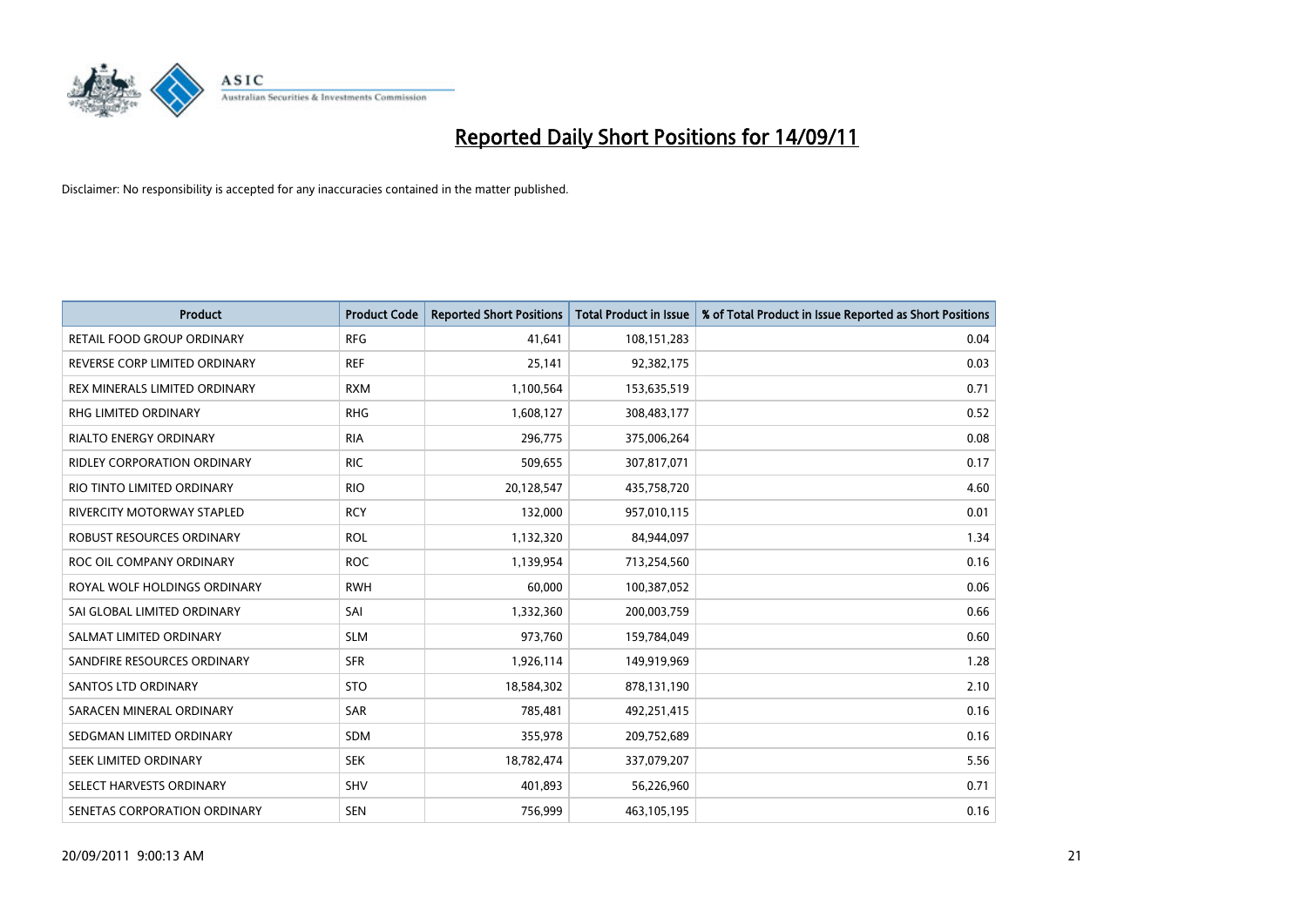

| <b>Product</b>                           | <b>Product Code</b> | <b>Reported Short Positions</b> | Total Product in Issue | % of Total Product in Issue Reported as Short Positions |
|------------------------------------------|---------------------|---------------------------------|------------------------|---------------------------------------------------------|
| SENEX ENERGY LIMITED ORDINARY            | <b>SXY</b>          | 400,000                         | 760,722,223            | 0.05                                                    |
| SERVCORP LIMITED ORDINARY                | SRV                 | 46.636                          | 98,440,807             | 0.05                                                    |
| SERVICE STREAM ORDINARY                  | <b>SSM</b>          | 344,663                         | 283,418,867            | 0.12                                                    |
| SEVEN GROUP HOLDINGS ORDINARY            | <b>SVW</b>          | 1,162,382                       | 306,410,281            | 0.38                                                    |
| SEVEN WEST MEDIA LTD ORDINARY            | <b>SWM</b>          | 1,622,418                       | 610,327,899            | 0.26                                                    |
| SIGMA PHARMACEUTICAL ORDINARY            | SIP                 | 14,314,109                      | 1,178,626,572          | 1.21                                                    |
| SILEX SYSTEMS ORDINARY                   | <b>SLX</b>          | 544.696                         | 170,133,997            | 0.32                                                    |
| SILVER LAKE RESOURCE ORDINARY            | <b>SLR</b>          | 52,512                          | 178,922,838            | 0.02                                                    |
| SIMS METAL MGMT LTD ORDINARY             | SGM                 | 2,950,323                       | 205,420,167            | 1.43                                                    |
| SINGAPORE TELECOMM. CHESS DEPOSITARY INT | SGT                 | 6,248,130                       | 168,828,658            | 3.70                                                    |
| SIRIUS RESOURCES NL ORDINARY             | <b>SIR</b>          | 82,500                          | 137,134,586            | 0.06                                                    |
| SKILLED GROUP LTD ORDINARY               | <b>SKE</b>          | 27,129                          | 233, 243, 776          | 0.01                                                    |
| SKY CITY ENTERTAIN, ORDINARY             | <b>SKC</b>          | 3.050                           | 576,958,340            | 0.00                                                    |
| SMS MANAGEMENT, ORDINARY                 | <b>SMX</b>          | 153,589                         | 68,290,180             | 0.21                                                    |
| SONIC HEALTHCARE ORDINARY                | SHL                 | 5,260,777                       | 389,969,875            | 1.35                                                    |
| SOUL PATTINSON (W.H) ORDINARY            | SOL                 | 18,577                          | 238,640,580            | 0.01                                                    |
| SP AUSNET STAPLED SECURITIES             | <b>SPN</b>          | 3,768,860                       | 2,850,932,204          | 0.13                                                    |
| SPARK INFRASTRUCTURE STAPLED NOTE & UNIT | SKI                 | 16,361,647                      | 1,326,734,264          | 1.22                                                    |
| SPDR 200 FUND ETF UNITS                  | <b>STW</b>          | 20,008                          | 51,778,556             | 0.04                                                    |
| SPECIALTY FASHION ORDINARY               | <b>SFH</b>          | 807.059                         | 191,786,121            | 0.41                                                    |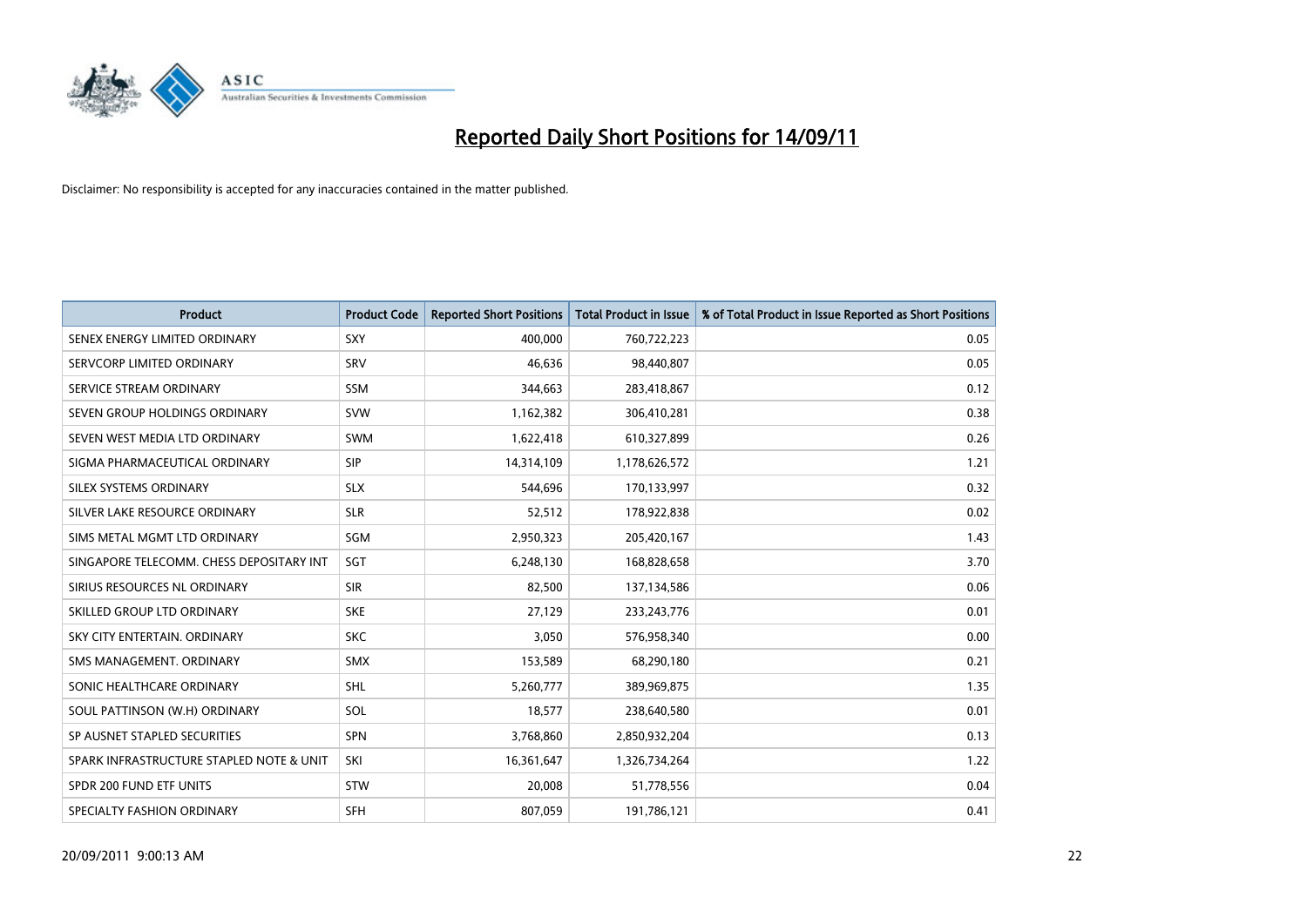

| <b>Product</b>                      | <b>Product Code</b> | <b>Reported Short Positions</b> | Total Product in Issue | % of Total Product in Issue Reported as Short Positions |
|-------------------------------------|---------------------|---------------------------------|------------------------|---------------------------------------------------------|
| SPOTLESS GROUP LTD ORDINARY         | <b>SPT</b>          | 1,474,625                       | 262,766,725            | 0.54                                                    |
| ST BARBARA LIMITED ORDINARY         | <b>SBM</b>          | 8,827,175                       | 325,615,389            | 2.70                                                    |
| STAGING CONNECTIONS ORDINARY        | <b>STG</b>          | 2,917,189                       | 78,317,726             | 3.72                                                    |
| STANMORE COAL LTD ORDINARY          | <b>SMR</b>          | 99,847                          | 89,791,402             | 0.11                                                    |
| STARPHARMA HOLDINGS ORDINARY        | SPL                 | 1,135,677                       | 248,026,578            | 0.46                                                    |
| STH AMERICAN COR LTD ORDINARY       | SAY                 | 9.200                           | 257,785,604            | 0.00                                                    |
| STHN CROSS MEDIA ORDINARY           | <b>SXL</b>          | 2,886,007                       | 705,766,444            | 0.41                                                    |
| STOCKLAND UNITS/ORD STAPLED         | <b>SGP</b>          | 17,170,700                      | 2,383,036,717          | 0.71                                                    |
| STRAITS RES LTD. ORDINARY           | SRO                 | 7,710,316                       | 324,796,141            | 2.37                                                    |
| STW COMMUNICATIONS ORDINARY         | SGN                 | 280,039                         | 364,310,964            | 0.07                                                    |
| SUNCORP GROUP LTD ORDINARY          | <b>SUN</b>          | 11,692,792                      | 1,286,600,980          | 0.89                                                    |
| SUNDANCE ENERGY ORDINARY            | <b>SEA</b>          | 109,166                         | 277,098,474            | 0.04                                                    |
| SUNDANCE RESOURCES ORDINARY         | <b>SDL</b>          | 9,709,573                       | 2,887,654,669          | 0.32                                                    |
| SUNLAND GROUP LTD ORDINARY          | <b>SDG</b>          | 73.718                          | 220,457,476            | 0.03                                                    |
| SUPER RET REP LTD ORDINARY          | <b>SUL</b>          | 279,568                         | 130,528,739            | 0.21                                                    |
| SWICK MINING ORDINARY               | <b>SWK</b>          | 1.548                           | 236,724,970            | 0.00                                                    |
| SYMEX HOLDINGS ORDINARY             | <b>SYM</b>          | 6,633                           | 189,166,670            | 0.00                                                    |
| TABCORP HOLDINGS LTD ORDINARY       | <b>TAH</b>          | 14,623,110                      | 688,019,737            | 2.11                                                    |
| <b>TALENT2 INTERNATION ORDINARY</b> | <b>TWO</b>          | 100,525                         | 146,539,334            | 0.07                                                    |
| TAP OIL LIMITED ORDINARY            | <b>TAP</b>          | 684,609                         | 240,995,311            | 0.28                                                    |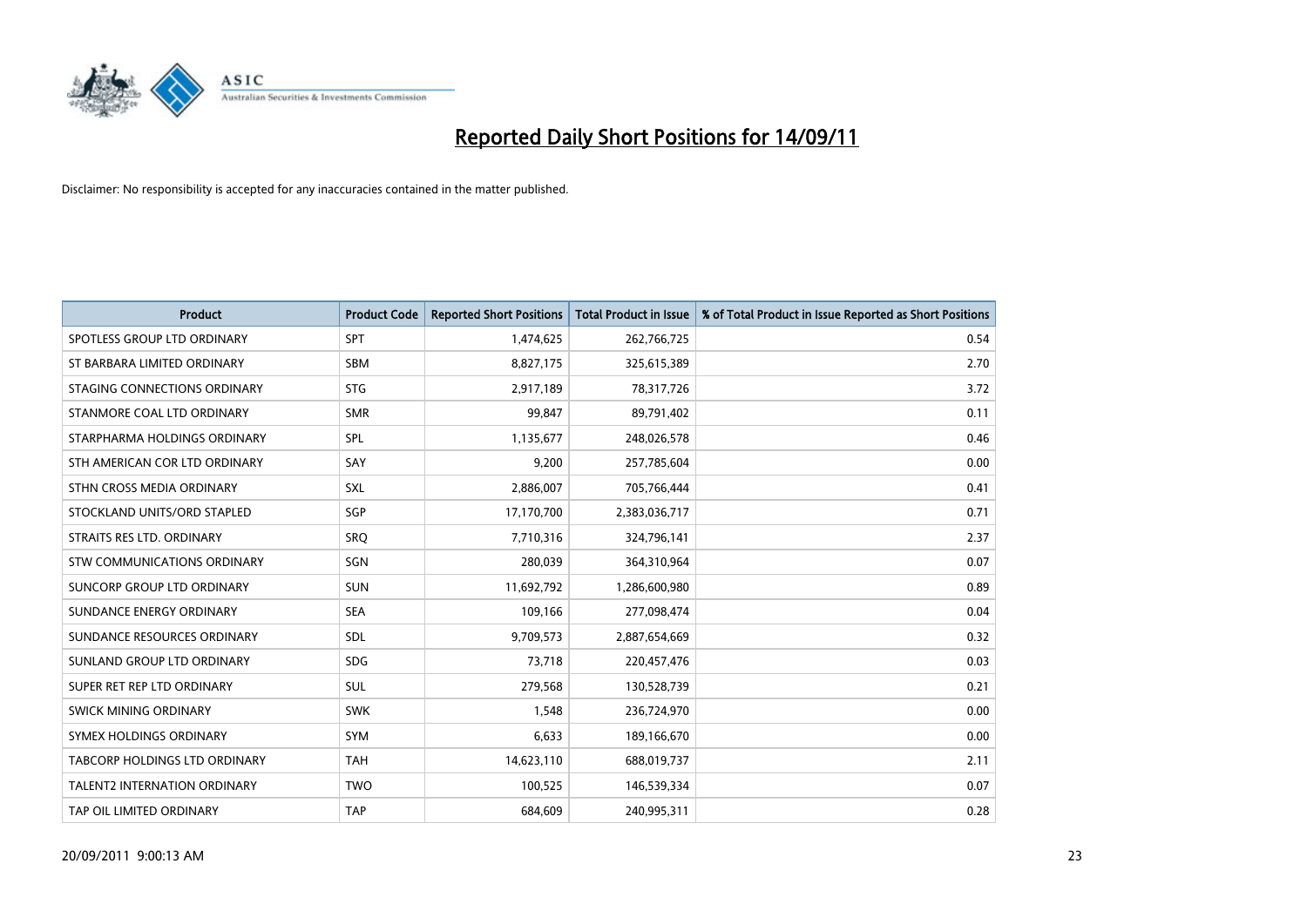

| <b>Product</b>                       | <b>Product Code</b> | <b>Reported Short Positions</b> | <b>Total Product in Issue</b> | % of Total Product in Issue Reported as Short Positions |
|--------------------------------------|---------------------|---------------------------------|-------------------------------|---------------------------------------------------------|
| TASSAL GROUP LIMITED ORDINARY        | <b>TGR</b>          | 80,214                          | 146,304,404                   | 0.04                                                    |
| TATTS GROUP LTD ORDINARY             | <b>TTS</b>          | 19,372,062                      | 1,318,687,024                 | 1.46                                                    |
| <b>TECHNOLOGY ONE ORDINARY</b>       | <b>TNE</b>          | 10,000                          | 303,379,455                   | 0.00                                                    |
| TELECOM CORPORATION ORDINARY         | <b>TEL</b>          | 17,426,072                      | 1,924,707,065                 | 0.90                                                    |
| TELSTRA CORPORATION, ORDINARY        | <b>TLS</b>          | 64,896,571                      | 12,443,074,357                | 0.52                                                    |
| TEN NETWORK HOLDINGS ORDINARY        | <b>TEN</b>          | 31,909,348                      | 1,045,236,720                 | 3.04                                                    |
| TERANGA GOLD CORP CDI 1:1            | <b>TGZ</b>          | 438.864                         | 154,166,054                   | 0.27                                                    |
| TEXON PETROLEUM LTD ORDINARY         | <b>TXN</b>          | 99,383                          | 242,539,848                   | 0.04                                                    |
| TFS CORPORATION LTD ORDINARY         | <b>TFC</b>          | 238,866                         | 276,453,042                   | 0.08                                                    |
| THE REJECT SHOP ORDINARY             | <b>TRS</b>          | 1,078,164                       | 26,071,170                    | 4.12                                                    |
| THOR MINING PLC CHESS DEPOSITARY 1:1 | <b>THR</b>          | 2,307                           | 222,489,120                   | 0.00                                                    |
| THORN GROUP LIMITED ORDINARY         | <b>TGA</b>          | 46,037                          | 146,091,970                   | 0.03                                                    |
| <b>TIGER RESOURCES ORDINARY</b>      | <b>TGS</b>          | 128,896                         | 671,110,549                   | 0.02                                                    |
| <b>TISHMAN SPEYER UNITS</b>          | <b>TSO</b>          | 41,524                          | 338,440,904                   | 0.01                                                    |
| TNG LIMITED ORDINARY                 | <b>TNG</b>          | 4,321                           | 284,803,062                   | 0.00                                                    |
| TOLL HOLDINGS LTD ORDINARY           | <b>TOL</b>          | 28,828,543                      | 710,128,531                   | 4.04                                                    |
| TORO ENERGY LIMITED ORDINARY         | <b>TOE</b>          | 35,404                          | 965,436,676                   | 0.00                                                    |
| TOWER LIMITED ORDINARY               | <b>TWR</b>          | 689,519                         | 265,176,580                   | 0.26                                                    |
| TOX FREE SOLUTIONS ORDINARY          | <b>TOX</b>          | 54,870                          | 96,503,382                    | 0.05                                                    |
| TPG TELECOM LIMITED ORDINARY         | <b>TPM</b>          | 6,070,898                       | 783,481,644                   | 0.77                                                    |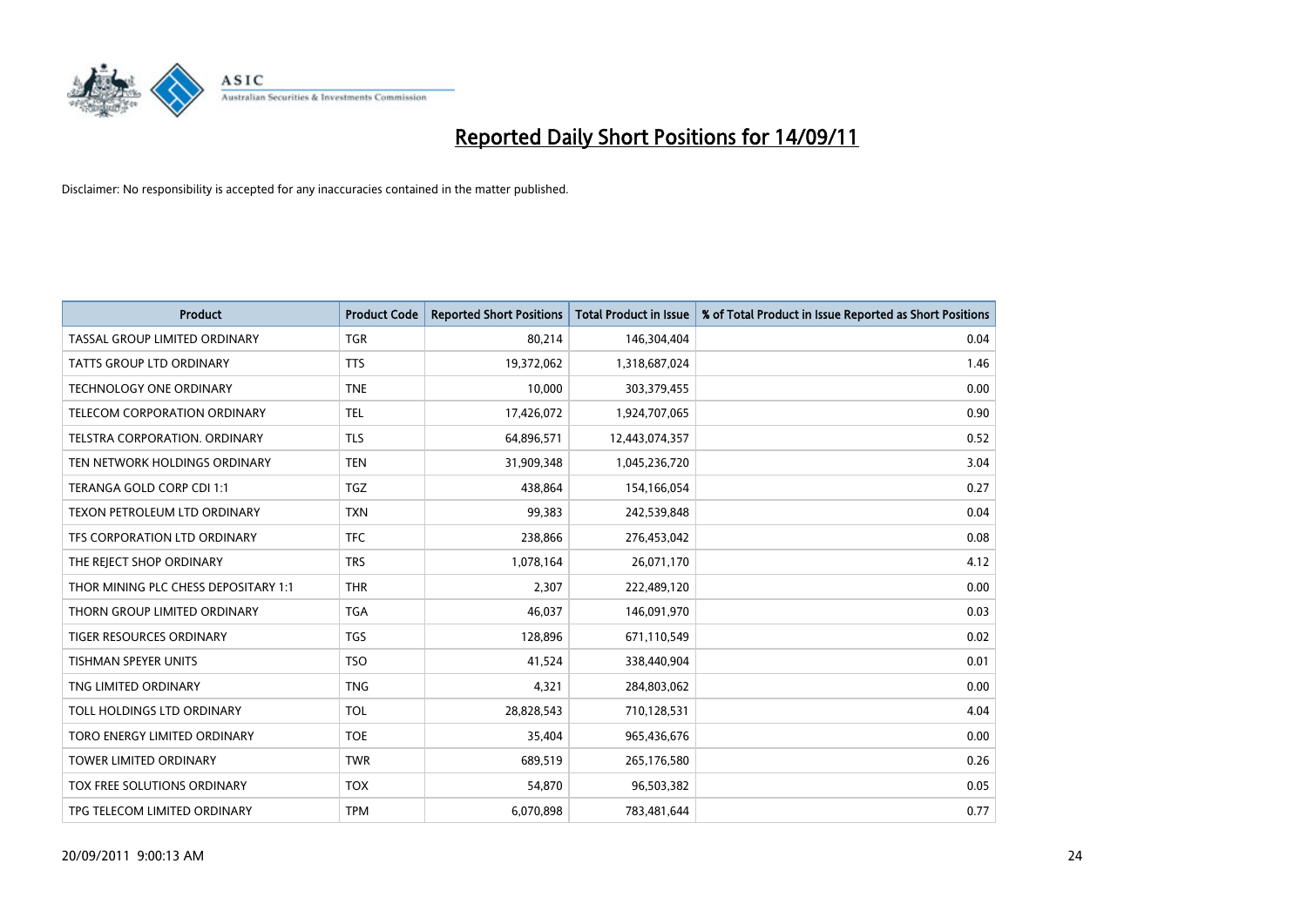

| <b>Product</b>                       | <b>Product Code</b> | <b>Reported Short Positions</b> | Total Product in Issue | % of Total Product in Issue Reported as Short Positions |
|--------------------------------------|---------------------|---------------------------------|------------------------|---------------------------------------------------------|
| <b>TRANSFIELD SERVICES ORDINARY</b>  | <b>TSE</b>          | 3,801,869                       | 549,715,957            | 0.68                                                    |
| TRANSPACIFIC INDUST. ORDINARY        | <b>TPI</b>          | 10,891,874                      | 960,638,735            | 1.11                                                    |
| TRANSURBAN GROUP TRIPLE STAPLED SEC. | <b>TCL</b>          | 3,763,601                       | 1,450,831,425          | 0.25                                                    |
| TREASURY WINE ESTATE ORDINARY        | <b>TWE</b>          | 19,704,073                      | 647,227,144            | 3.04                                                    |
| TRINITY GROUP STAPLED SECURITIES     | <b>TCO</b>          | 3,419                           | 203,405,927            | 0.00                                                    |
| TROY RESOURCES NL ORDINARY           | <b>TRY</b>          | 141,430                         | 88,051,823             | 0.15                                                    |
| UGL LIMITED ORDINARY                 | UGL                 | 5,637,499                       | 166,047,171            | 3.38                                                    |
| UNILIFE CORPORATION CDI 6:1          | <b>UNS</b>          | 836,327                         | 265,814,381            | 0.31                                                    |
| UXC LIMITED ORDINARY                 | <b>UXC</b>          | 121,939                         | 306,933,250            | 0.04                                                    |
| <b>VDM GROUP LIMITED ORDINARY</b>    | <b>VMG</b>          | 11,116                          | 193,127,749            | 0.01                                                    |
| <b>VENTURE MINERALS ORDINARY</b>     | <b>VMS</b>          | 315,109                         | 221,093,592            | 0.14                                                    |
| <b>VIRALYTICS LIMITED ORDINARY</b>   | <b>VLA</b>          |                                 | 59,183,275             | 0.00                                                    |
| <b>VIRGIN BLUE HOLDINGS ORDINARY</b> | <b>VBA</b>          | 35,324,295                      | 2,210,197,600          | 1.59                                                    |
| <b>VISION GROUP HLDGS ORDINARY</b>   | <b>VGH</b>          | 78,000                          | 74,520,926             | 0.10                                                    |
| <b>VITA GROUP LTD ORDINARY</b>       | VTG                 | 75,190                          | 142,499,800            | 0.05                                                    |
| VITERRA INC CDI 1:1                  | <b>VTA</b>          | 3.828                           | 68,629,939             | 0.01                                                    |
| <b>VNGD AUS SHARES ETF UNITS</b>     | VAS                 | 4,567                           | 3,792,359              | 0.12                                                    |
| WATPAC LIMITED ORDINARY              | <b>WTP</b>          | 16,579                          | 183,341,382            | 0.00                                                    |
| <b>WDS LIMITED ORDINARY</b>          | <b>WDS</b>          | 701                             | 144,055,662            | 0.00                                                    |
| <b>WEBIET LIMITED ORDINARY</b>       | <b>WEB</b>          | 52,338                          | 74,436,278             | 0.07                                                    |